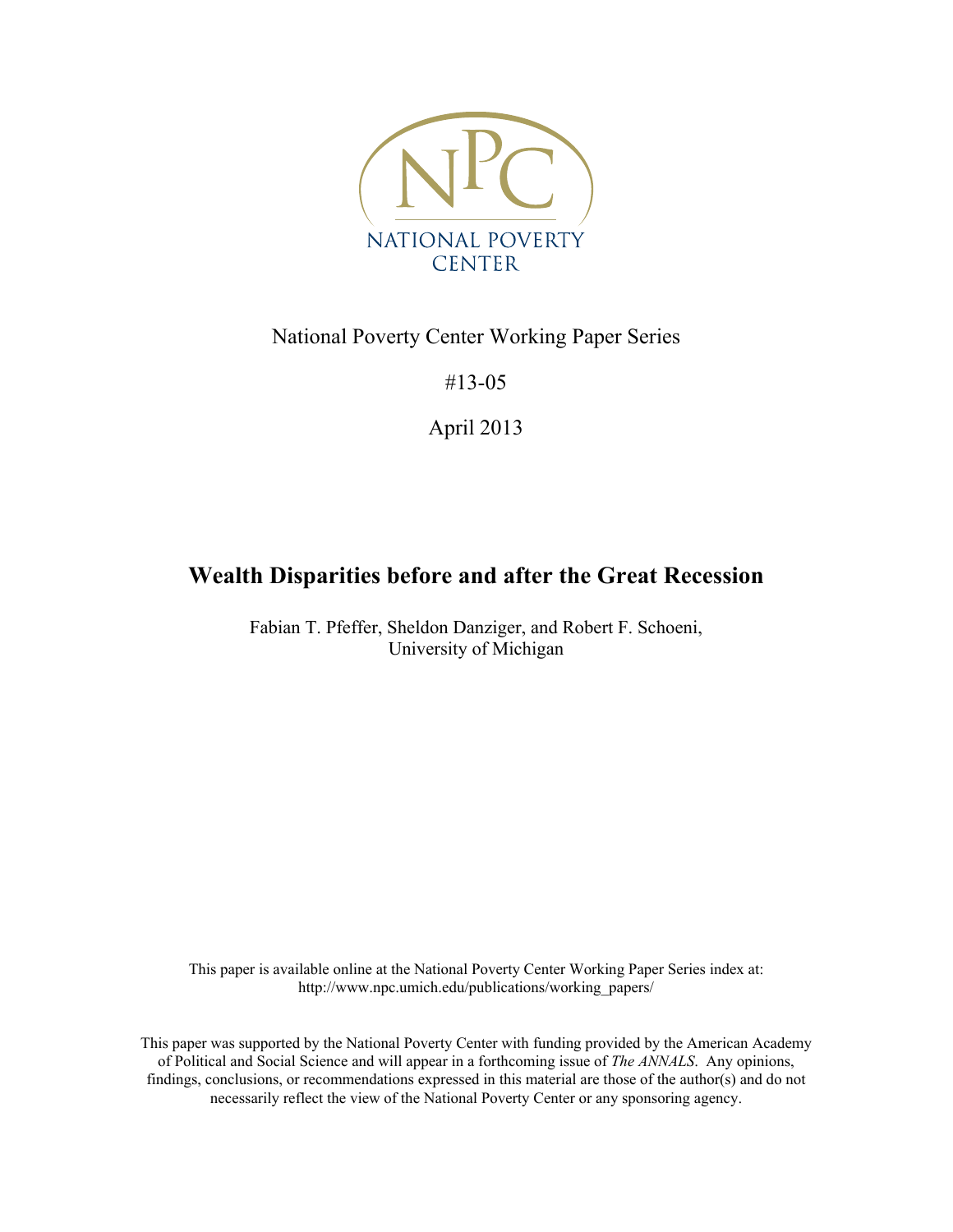## **WEALTH DISPARITIES BEFORE AND AFTER THE GREAT RECESSIONi**

Fabian T. Pfeffer, Sheldon Danziger, and Robert F. Schoeni

University of Michigan

April 1, 2013

(Minor adjustments, August 2013)

#### Abstract

The collapse of the labor, housing, and stock markets beginning in 2007 created unprecedented challenges for American families. This study examines disparities in wealth holdings leading up to the Great Recession and during the first years of the recovery. All socioeconomic groups experienced declines in wealth following the recession, with higher wealth families experiencing larger absolute declines. In percentage terms, however, the declines were greater for less-advantaged groups as measured by minority status, education, and pre-recession income and wealth, leading to a substantial rise in wealth inequality in just a few years. Despite large changes in wealth, longitudinal analyses demonstrate little change in mobility in the ranking of particular families in the wealth distribution. Between 2007 and 2011, one fourth of American families lost at least 75 percent of their wealth, and more than half of all families lost at least 25 percent of their wealth. Multivariate longitudinal analyses document that these large relative losses were disproportionally concentrated among lower income, less educated, and minority households*.*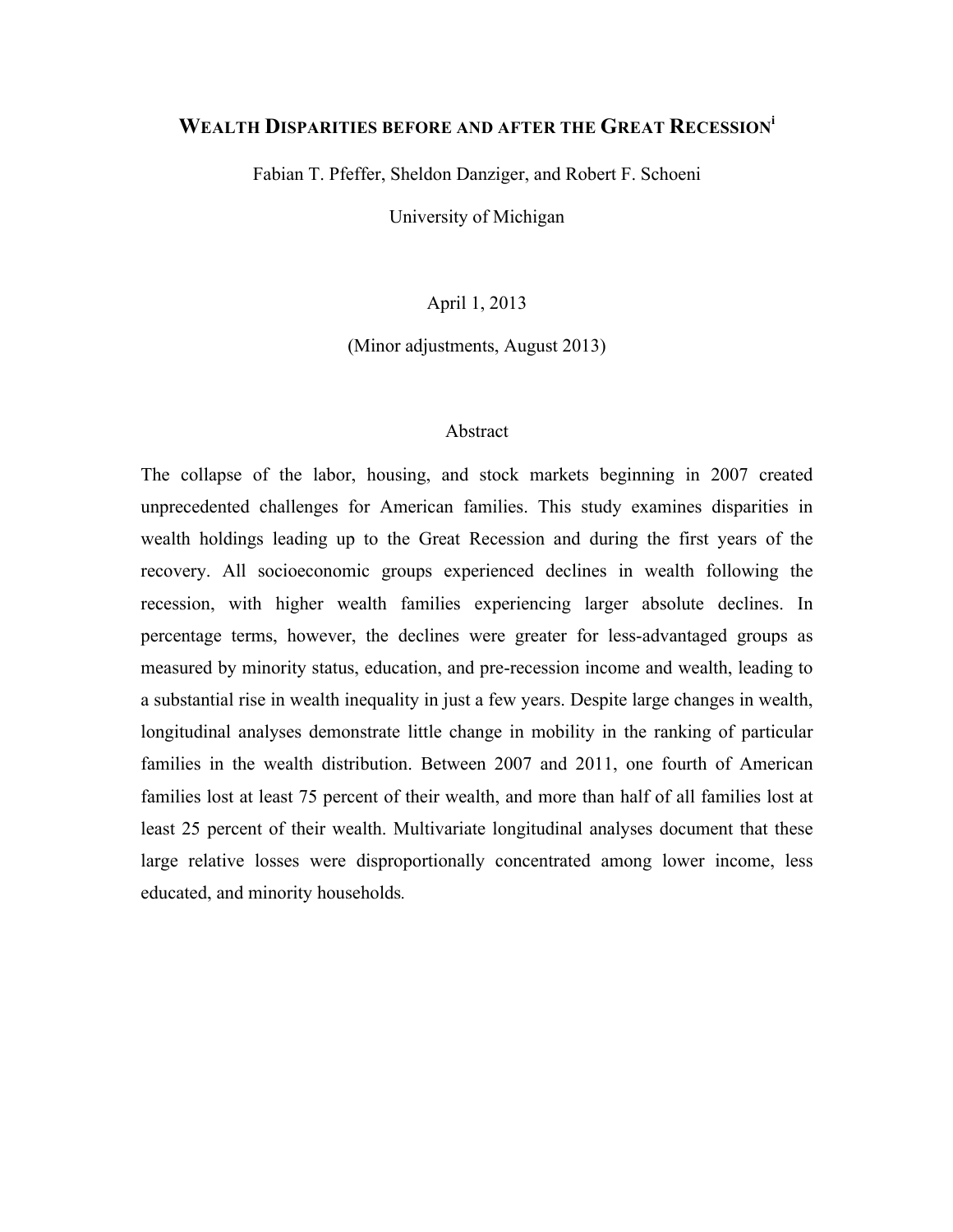#### **INTRODUCTION**

The Great Recession caused an unprecedented decline in wealth holdings among American households. Between 2007 and 2009, average housing prices in the largest metropolitan areas fell by nearly a third as measured by the Case-Shiller Index. Stock prices also collapsed, with the Dow Jones Index losing nearly half of its value between mid-2007 and early 2009 (see Figure A.1 in Appendix A). These developments were exacerbated by a rapid rise in the unemployment rate from 5 percent in December 2007 to 10 percent in October 2009 and a large reduction in labor market earnings due to increased unemployment, wage cuts, and furloughs.

The enormity of wealth disparities and their growth prior to the Great Recession is well documented (Wolff 1995; 2006; Keister 2000; Klevmarken et al. 2003). As demonstrated below, in 2003 households at the 90th percentile of the net worth distribution held 73 times the net worth of households at the 25th percentile. Similarly, households in the highest income quintile had median wealth that was 45 times the median of households in the lowest income quintile. And whites had median wealth that was over six times that of nonwhites. These disparities dwarf disparities in individual earnings and household incomes (Keister and Moller 2000; Oliver and Shapiro 1997; Scholz and Levine 2004).

This study assesses the extent to which the Great Recession altered the distribution of wealth through 2011. We begin by using repeated cross-sectional data from two widely-used surveys, the Panel Study of Income Dynamics (PSID) and the Survey of Consumer Finances (SCF), to document changes in wealth inequality. Motivated by hypotheses that the Great Recession affected some groups more than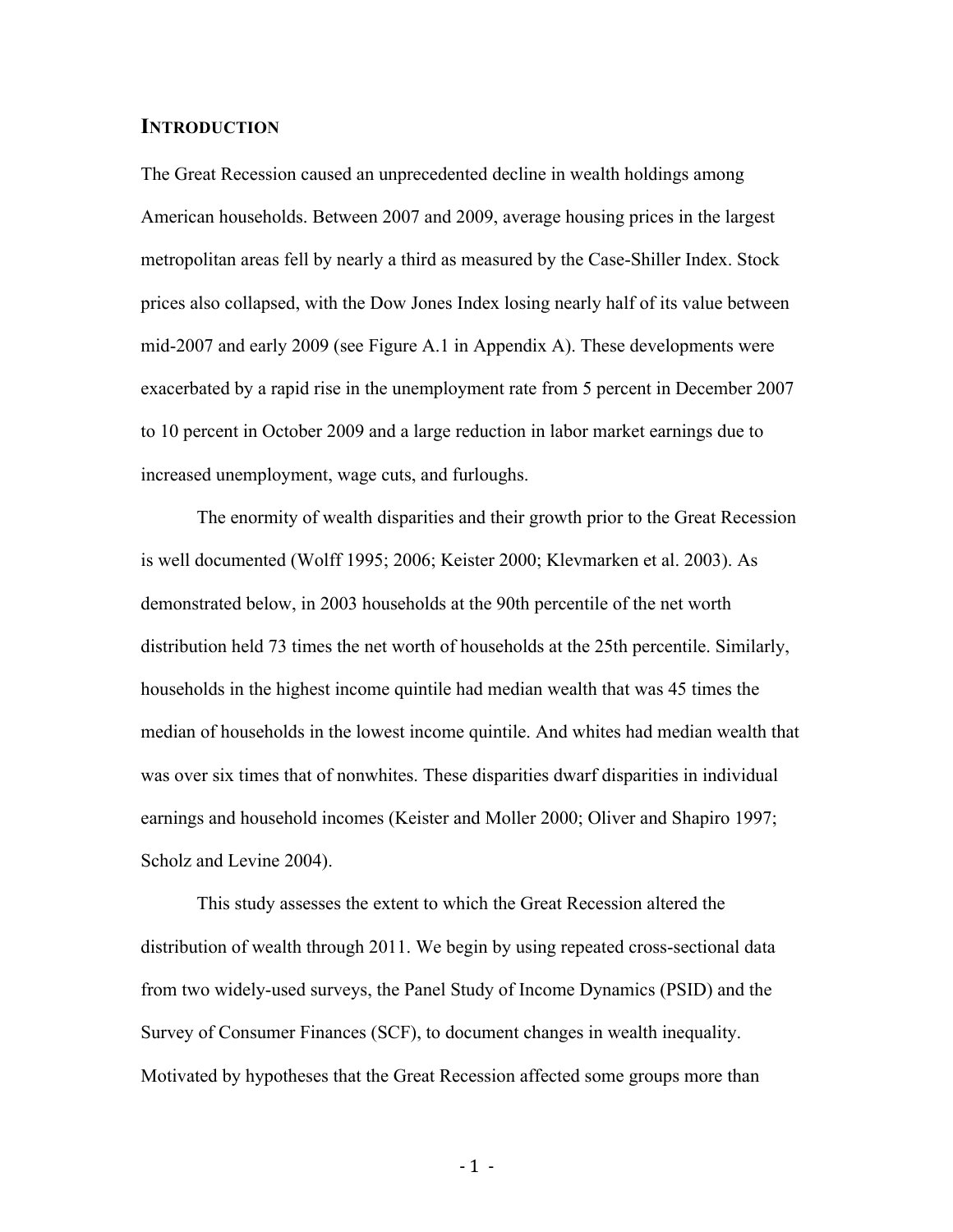others, we further examine whether pre-existing disparities in wealth across socioeconomic groups were exacerbated. We then make use of the longitudinal nature of the PSID data and examine wealth changes for individual households over time. We determine whether the ranking of households based on their wealth after the recession was similar to the ranking prior to the recession, i.e., whether –despite the dramatic declines in wealth due to the Great Recession –the households that were at the top (bottom) of the wealth distribution before the crash remained at the top (bottom) through 2011. Lastly, we estimate the magnitude of wealth losses – and gains – for individual households and identify the households characteristics that were associated with wealth losses to learn what types of household were able to weather the recession more and less effectively.

#### **BACKGROUND**

#### **Long-terms trends in the distribution of wealth**

Previous studies have documented trends in the distribution of wealth for the United States from its founding years (Shammas 1993) and have shown that wealth inequality increased throughout the  $18<sup>th</sup>$  and  $19<sup>th</sup>$  century, with the most pronounced increases occurring during the industrialization period of the  $19<sup>th</sup>$  century. The concentration of wealth at the very top, i.e. the share owned by the wealthiest one percent, rose sharply over this period, peaking immediately before the Great Depression of 1929 and falling rapidly in its aftermath (Ohlsson et al. 1997). A gradual decrease in wealth inequality ensued up to the late 1970s (Wolff 1995). Wealth inequality began to increase again in the 1980s: between 1983 and 1989, the share of wealth held by the wealthiest one percent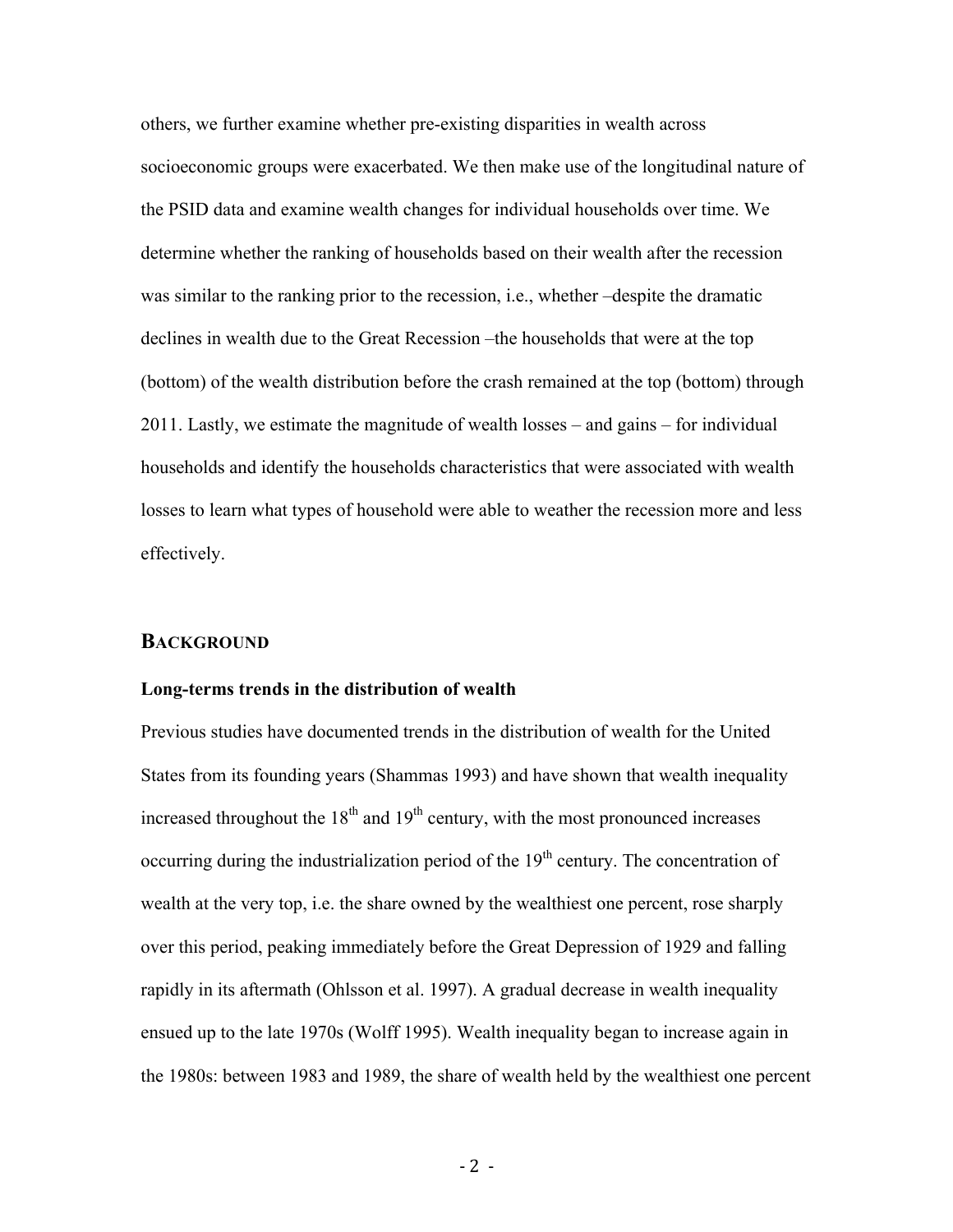grew from 33.8 percent to 37.4 percent, the net worth of the bottom 40 percent decreased, and the Gini coefficient rose from .799 to .832 (Wolff 2006). The growth of wealth inequality slowed in the 1990s and remained relatively stable during the 2000s leading up to the Great Recession (Wolff 2010 Kennickell 2009). In Figure 1, we index the inflationadjusted value of net worth at 1.0 in 1984 for households at four points in the distribution. Since this year, the PSID has collected detailed wealth information on a regular basis. Wealth inequality increased between 1984 and 2001, with the net worth at the 95<sup>th</sup> percentile increasing by about two thirds and that at the  $25<sup>th</sup>$  percentile declining slightly. The most pronounced increase in inequality occurred between 2001 and 2007, prior to the Great Recession (Gouskova and Stafford 2009). For example, in 2007, net worth at the  $95<sup>th</sup>$  percentile was more than double that of 1984, whereas net worth at the  $25<sup>th</sup>$ percentile declined to 70 percent of its 1984 level. We return to a more detailed discussion of recent trends below.

The incidence of households with zero or negative net worth has increased since the 1980s (with the exception of a brief and moderate decline in the early 2000s). For example, 15.5 percent had zero or negative net worth in 1983 compared to 18.6 percent in 2007. The amount of debt held by households as a share of their income also rose dramatically in the years leading up to the recession – from 68.4 percent in 1983 to 81.1 percent in 2001 to 118.7 percent in 2007 (Wolff 2010; Main and Sufi 2011). That is, by 2007 households held on average 19 percent more debt than their annual income.

Racial inequalities in wealth holdings are substantial. Oliver and Shapiro (1997) estimate, based on data from the 1988 Survey of Income and Program Participation (SIPP), that the median net worth of African American families was a mere 8 percent that

 $-3 -$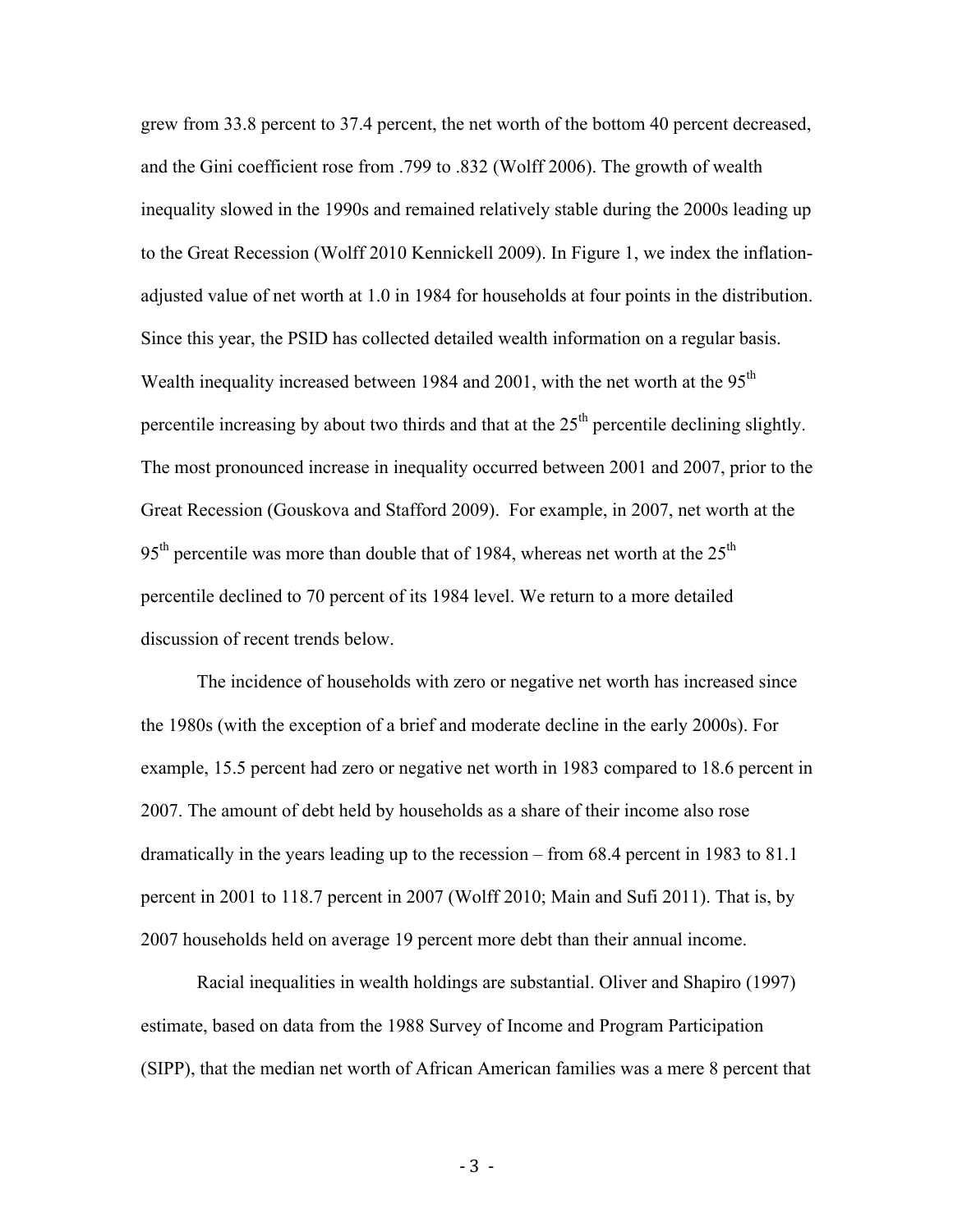of the median net worth of white families. The racial net worth gap remained around 10 cents on the dollar in the 1990s and 2000s (Wolff 2006; Scholz and Levine 2004).

#### **Early evidence on the effects of the Great Recession on the distribution of wealth**

Bricker et al. (2012), using the 2007 and 2010 waves of the cross-sectional SCF, find that the largest relative declines in net worth were for people below the 75th percentile of the wealth distribution. Median wealth declined for all income groups except the top decile. Mean wealth declined more for minorities than whites, while the change in median wealth was similar for the two groups.

Emmons and Noeth (2012), also using the 2007 and 2010 SCF, demonstrate that the percentage losses in wealth were larger for younger families, families headed by young and middle-aged African-Americans and Hispanics, and families headed by people with less education. Analyzing data from a variety of sources through, for the most part, 2009, Wolff et al. (2011) find that almost all groups experienced substantial wealth losses, but the losses were particularly large for young families, minorities, and middleclass households.

Using SCF longitudinal data from 2007 to 2009, Kennickell (2011, 2012) finds that the largest relative declines in net worth were for people below the 30th percentile of the wealth distribution and most pronounced for those in the bottom 10 percent who were particularly likely to fall into net debt. Bucks and Moore (2012), using the same panel data, find that two thirds of families had wealth losses, and the median loss among losers was around \$60,000. They also found that wealth inequality increased between 2007 and 2009.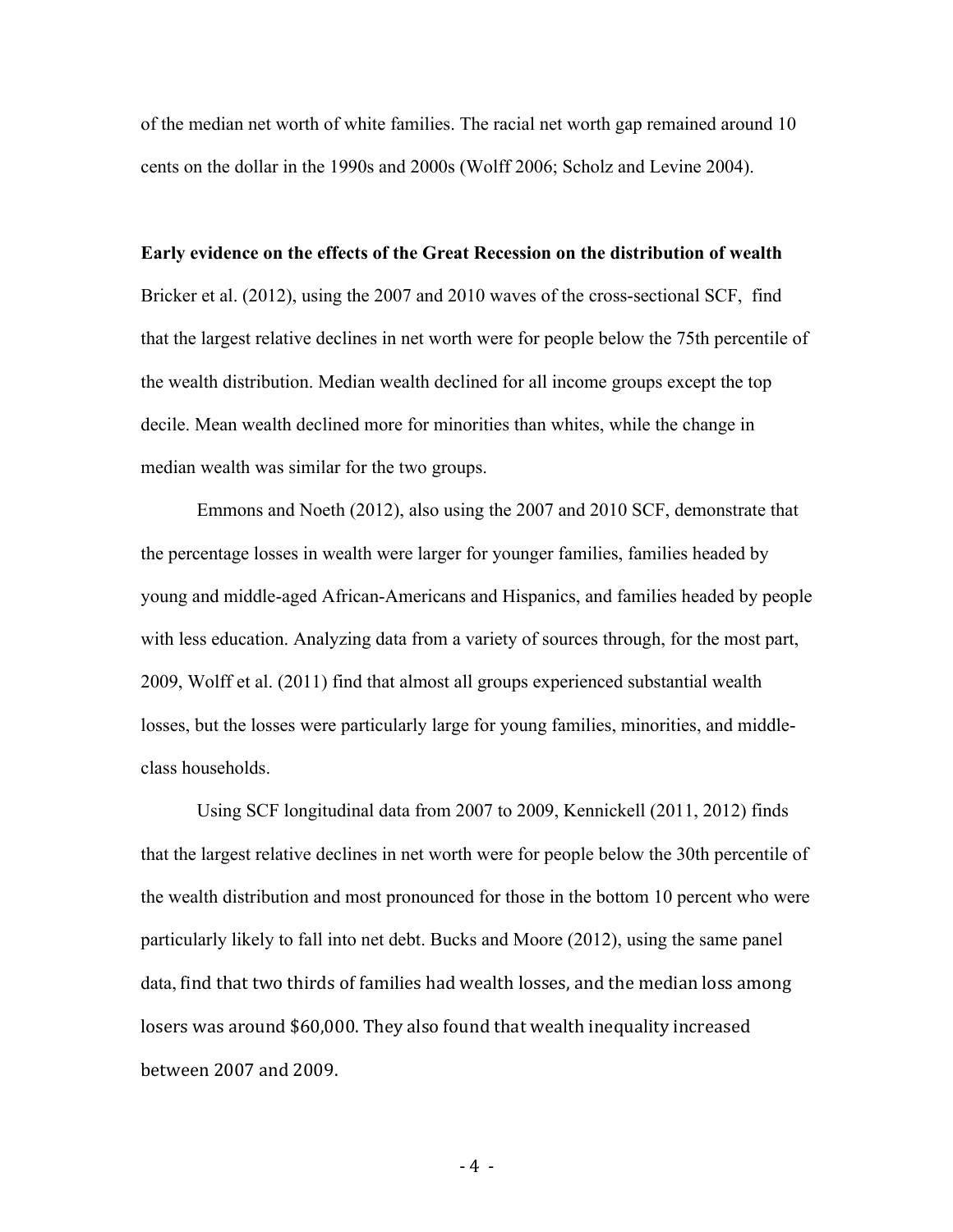Using the  $2007 - 2009$  longitudinal data from the PSID, Bosworth (2012) finds that the median change in wealth was negative for all three income terciles (based on 2007 income) and education groups, was roughly the same across education groups (although the decline was slightly higher for the high school educated), and was smaller for families in the bottom third of the income distribution in 2007 ( $-8.6$  percent) than families in the top third ( $-15.1$  percent). Shapiro et al. (2013) show that losses of net worth for African-Americans were greater than for whites between 2007 and 2009.

Based on SIPP data, the Census Bureau reports an increase in median net worth of 30 percent between 2000 and 2005 followed by a sharp decline. By 2011, median net worth was 16 percent below that of 2000 (Gottschalck et al. 2013). Taylor et al. (2011), also using SIPP data, show that between 2004 and 2009, the white-to-black ratio of median net worth increased from 11 to 19 and the white-to-Hispanic ratio from 7 to 15.

#### **Group differences in wealth losses during the Great Recession**

One goal of this study is to document changes in wealth disparities across socioeconomic groups. While, for the most part, we do not seek to explain why these changes have occurred, they are likely to have resulted from and changes housing and stock prices, recession-related changes in employment, and savings behaviors. Less-educated, minority, and low-wage workers typically experience greater increases in unemployment and reductions in work hours and earnings during recessions than more advantaged workers (Hoynes, Miller, and Schiller, 2012). As a result, they are less likely to maintain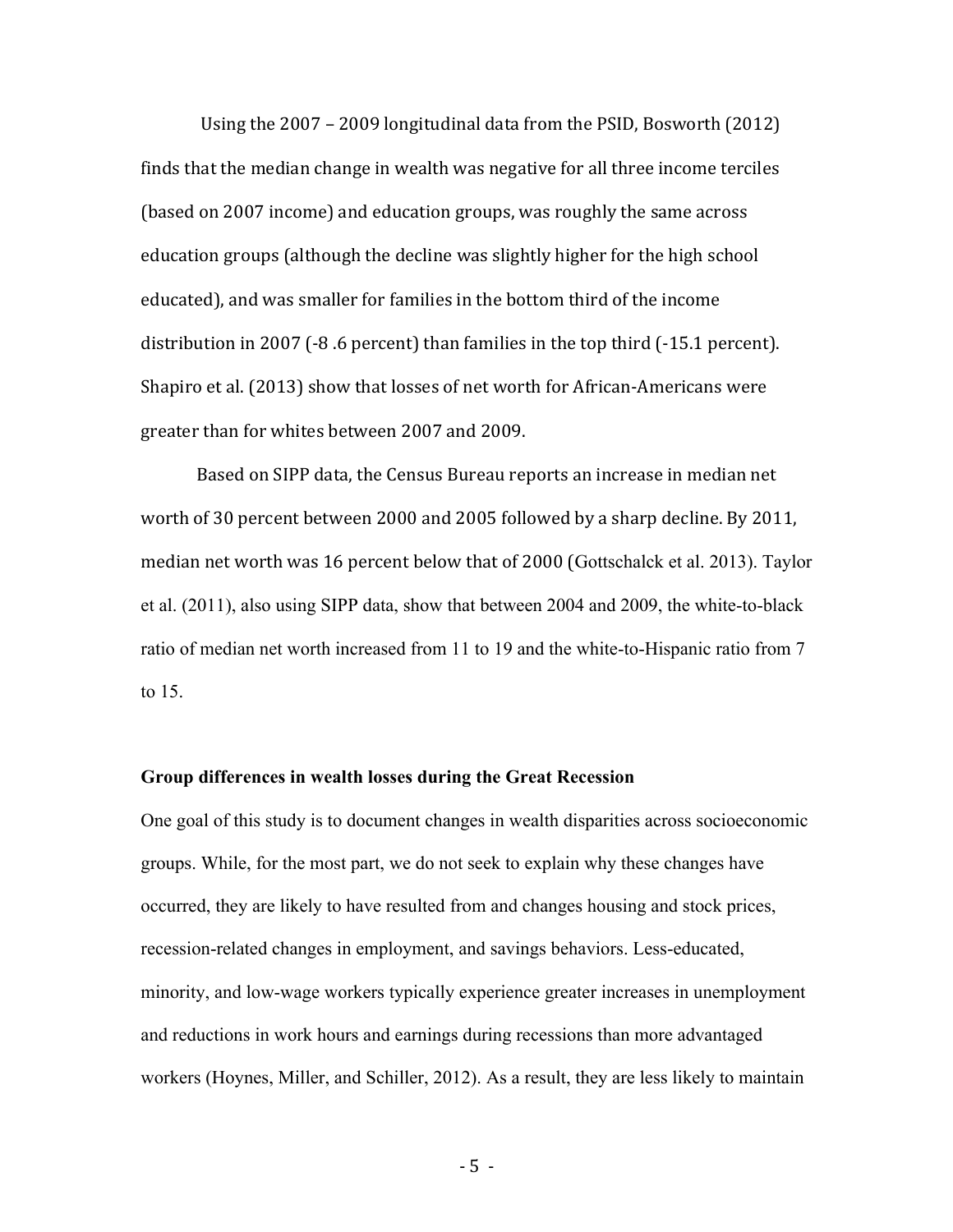their pre-recession levels of pension contributions and additions to savings and are also more likely to draw down assets to maintain consumption.

This latter effect on wealth holdings may have been exacerbated by the fact that asset prices had declined significantly prior to the rapid increase in unemployment in 2008 and 2009. And the least-advantaged families were less likely to have benefited from the post-2009 recovery in stock prices because they had already withdrawn a substantial share of their market holdings (Bridges and Stafford 2012) and because they had relatively small savings prior to the Great Recession.

Although stock prices rose after 2009, national housing prices remained stagnant through at least the end of 2011. Home equity is the largest component of wealth for many families, and this is particularly true for less-educated, low-income, and minority families (Keister 2000). Families that purchased a home shortly before the collapse of the housing market, who are disproportionately younger families, had lower levels of home equity and therefore were most vulnerable to having an "underwater mortgage," defined as having negative home equity (Stafford et al. 2012, Owens and Wimer 2013). Also, those living in areas where unemployment was extremely high were more likely to have experienced greater declines in home equity, as there was wide variation in the distribution of housing price declines across the country.

#### **DATA**

Few nationally representative surveys include detailed assessments of wealth holdings. The Survey of Consumer Finances (SCF) contains the most in-depth information on households' financial assets, real assets, and liabilities. Since 1983, The SCF has

 $-6 -$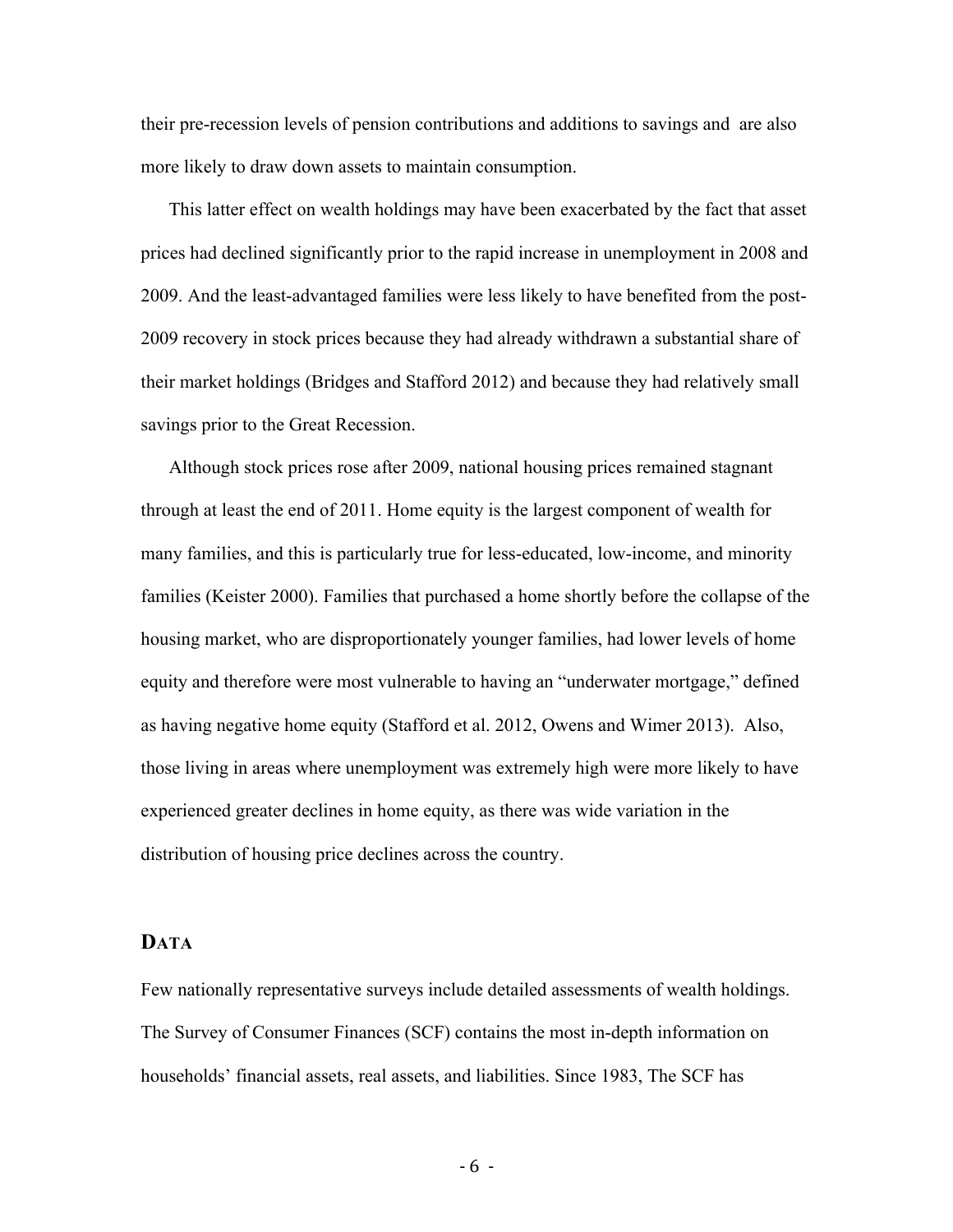typically been administered as a cross-sectional survey on a triennial basis. However, respondents from two survey years have also been re-interviewed in later years. The first SCF panel occurred in the 1980s, the second was a 2009 re-interview of 2007 respondents and thus nicely timed for a longitudinal assessment of wealth losses during the Great Recession. Since 1989, the SCF has oversampled wealthy households through a list sample developed from Internal Revenue Service (IRS) tax records, which captures some of the very large amounts of wealth held by the wealthiest households..

Since 1968, the Panel Study of Income Dynamics (PSID) has collected a broad range of socio-economic and other information on families on an annual basis and since 1997 on a bi-annual basis. The PSID first introduced an extensive wealth module in 1984, which was repeated every five years until 1999 and on a bi-annual basis since then. The last pre-recession wealth measure from the PSID was collected in 2007; survey waves 2009 and 2011 provide information on wealth holdings after the Great Recession . While the PSID wealth module also covers all major wealth components – namely, housing wealth, a range of financial and real assets, retirement wealth, and various types of liabilities – it draws on fewer survey items than does the SCF (for details on the PSID measures, see table A.2 in Appendix A). Nevertheless, total wealth estimates produced from the PSID are comparable to those from the SCF. The primary exception is for the wealthiest 1 to 3 percent of households, which the SCF reaches through its IRS oversample and the PSID does not (Juster et al. 1999; Pfeffer et al., 2013).

The PSID has several advantages for analyzing wealth losses following the Great Recession. First, because of its panel nature, it identifies wealth changes for individual

 $-7 -$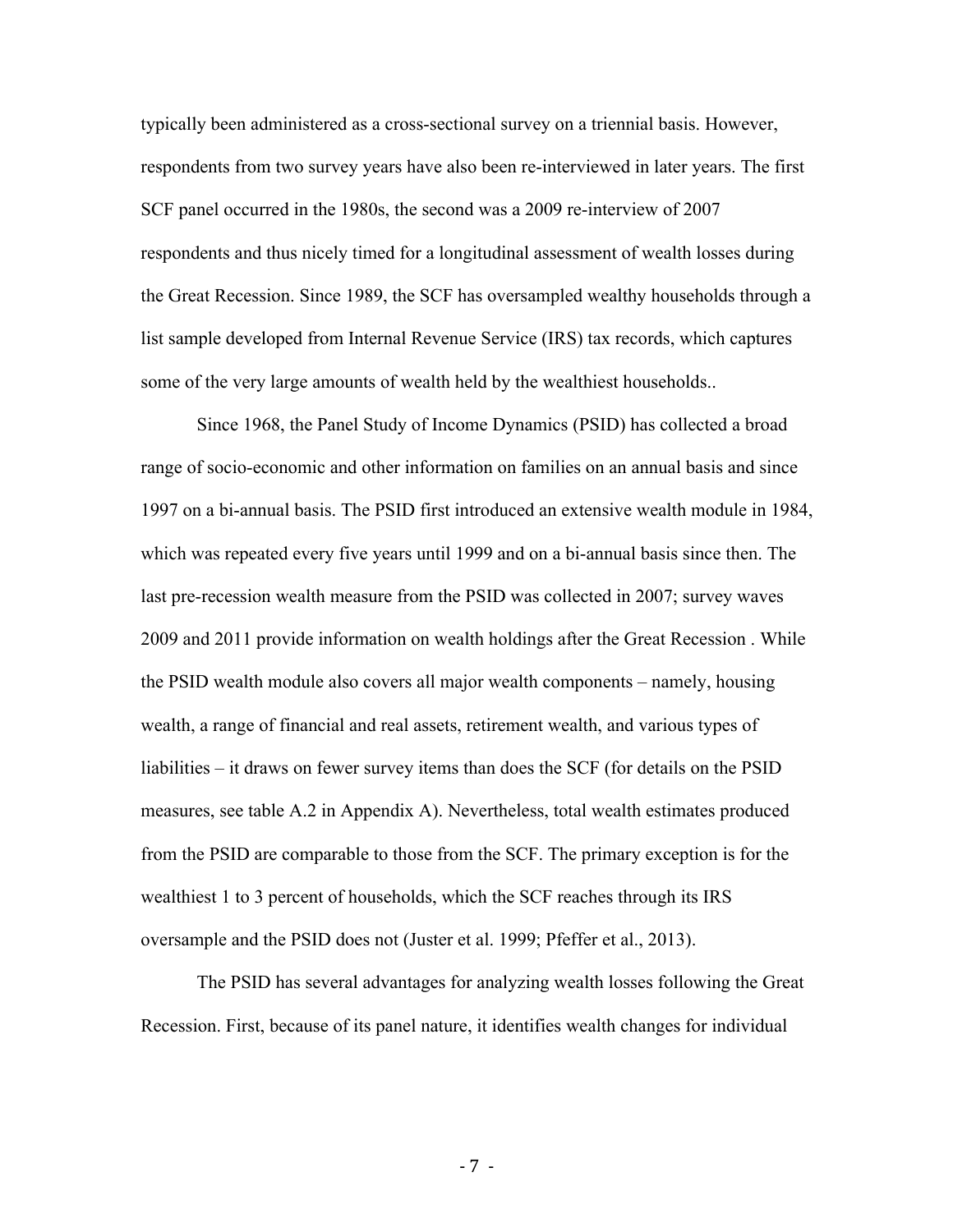households that cannot be analyzed with cross-sectional data. Unlike the SCF 2007-2009 panel, it can track wealth changes and income changes across a much longer panel.

Second, the PSID includes many socio-economic attributes of households that are measured several years before the recession. Thus, we analyze wealth changes for households classified by their pre-recession permanent income (averaged across the 2003-2007 pre-recession surveys) instead of by single-year income<sup>ii</sup>. Permanent income measures have less measurement error than single-year income measures (Solon 1992). Third, the early-release PSID data for 2011 are now available, whereas the SCF data beyond 2010 are not.

Our analyses are weighted to provide nationally representative estimates. The longitudinal analyses are based on a balanced sample of households that responded in each of the 2007, 2009, and 2011 surveys. We restrict the sample to households with the same head in 2007 and 2009 to reduce the impact of changes in the composition of households. The 2011 wealth data are drawn from an early release file<sup>iii</sup>. As we show below, we find prolonged and persistent effects of the Great Recession that extend beyond the period covered by the SCF panel.

Net worth in the PSID and SCF are defined as the total sum of housing wealth, financial wealth, real assets, retirement wealth, minus any liabilities (such as mortgages and other debts). All absolute values are reported in constant 2011 dollars.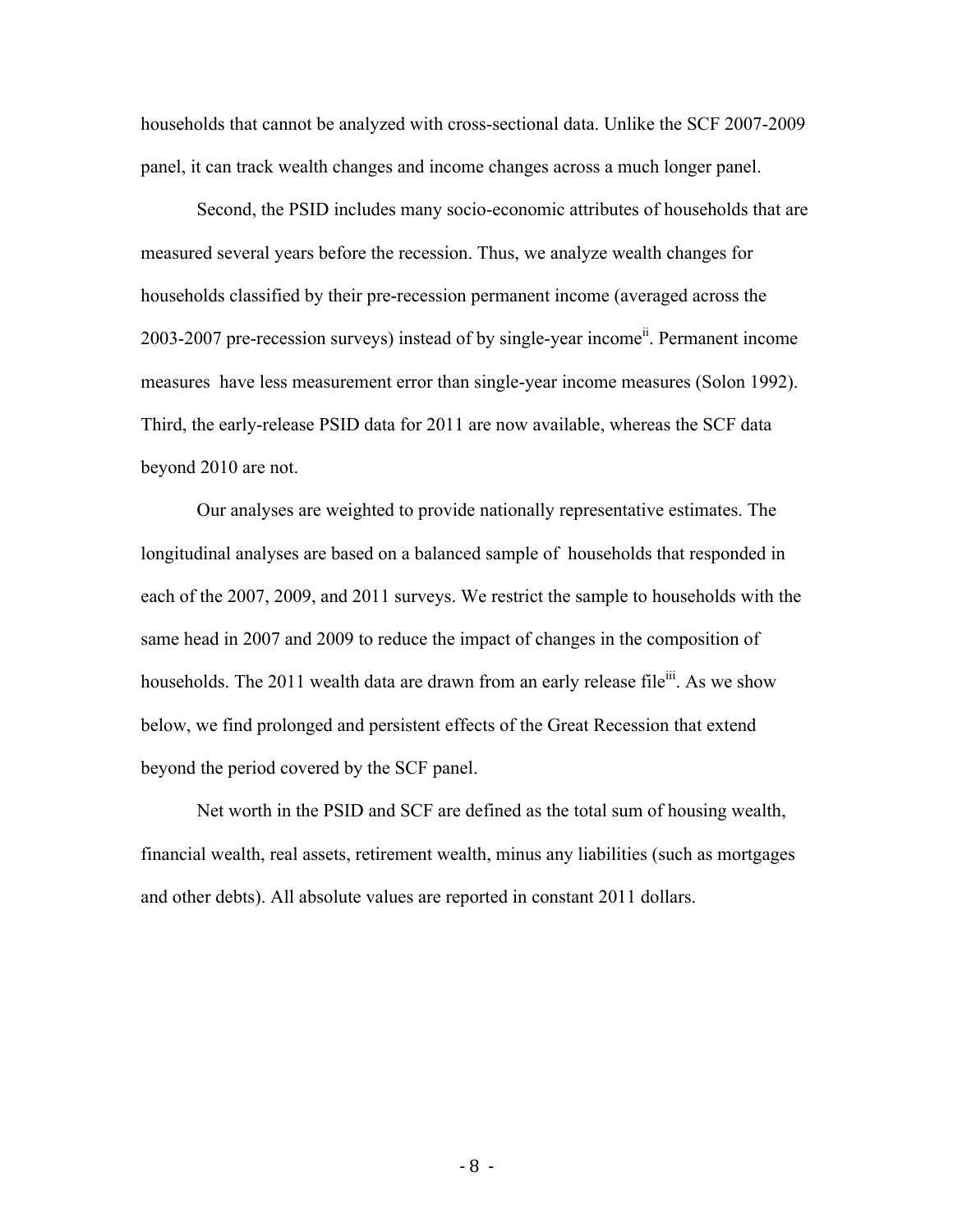### **RESULTS**

#### **Repeated cross-sectional analyses**

*Absolute changes in wealth***.** Table 1 reports the net worth distribution as estimated using the PSID in the top panel (for longer-term trends see Table B.1 in Appendix B) and the SCF in the bottom panel. For the PSID, we also report net worth excluding home equity and other real estate to demonstrate the importance of changes in the housing market both before and after the recession.

According to the PSID data, prior to the Great Recession, median wealth increased from \$84,964 in 2003 to \$92,721 in 2005, and then to \$95,471 in 2007. While the absolute increase at the  $50<sup>th</sup>$  percentile (median) over these four years was about \$10,000, increases for wealthier households were substantially greater. Net worth at the 75th percentile increased by over \$63,000 to \$355,305 in 2007, while net worth at the 95th rose by over \$421,000 to \$1,573,105 in 2007. At the same time, net worth at the bottom of the distribution declined by \$3,000 at the 25th percentile and was negative and falling at the 5th percentile.

In contrast to the 2003-2007 period, net worth declined throughout the distribution between 2007 and 2011. The 95th percentile experienced a decline of more than \$426,000 to \$1,147,000 while the median fell by about \$48,000 to \$47,000. The drop at the 5th percentile of nearly \$26,000 was especially notable given the fact that net worth at the 5th percentile in 2007 was \$13,019. In addition, the declines between 2007 and 2009 and between 2009 and 2011 are remarkably linear. In terms of wealth losses, the Great Recession did not end in mid-2009, the official end date of the recession based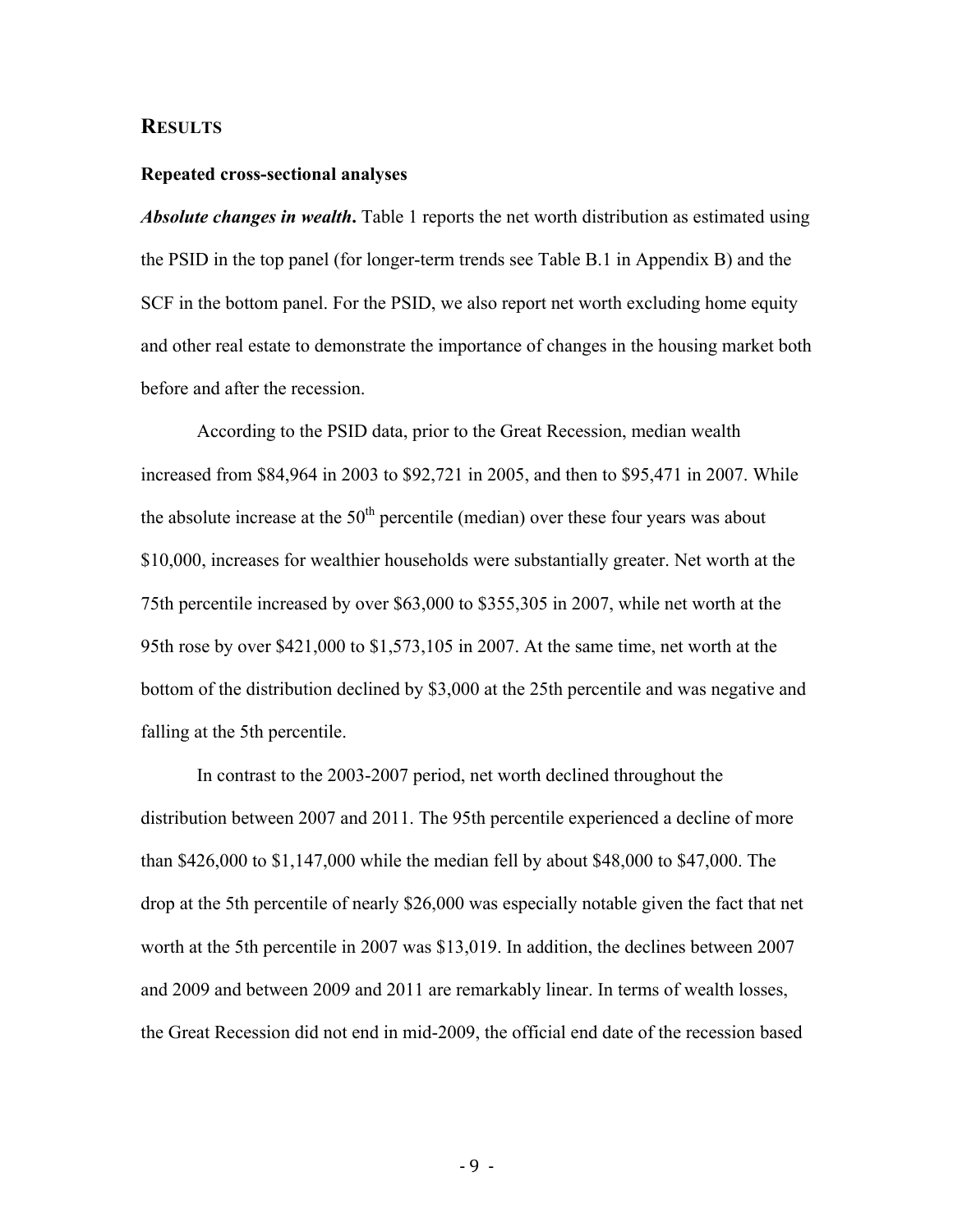on growth in gross domestic product (GDP) as declared by the National Bureau of Economic Research.

At the  $95<sup>th</sup>$  percentile, the drop in net worth following the Great Recession was nearly identical to the increase experienced in the four years leading up to it, so that net worth was roughly the same in 2011 as in 2003 – about \$1.15 million. However, there were larger declines in net worth at other points in the distribution between 2007 and 2011, so all other points shown in Table 1 have lower net worth in 2011 than in 2003. For example, net worth at the median was about \$38,000 lower in 2011 than in 2003 (\$47,000 vs. \$84,964). These trends also apply to mean net worth, which rose by more than \$83,000 between 2003 and 2007, and then declined by more than \$175,000 between 2007 and 2011, reflecting the broad destruction of private wealth.

The SCF estimates of net worth in any year, shown at the bottom of Table 1, are higher than those in the PSID, most likely due to the fact that the SCF includes the IRS oversample of high wealth households and because the SCF asks many more questions about assets and liabilities than does the PSID (Juster et al. 1999; Pfeffer et al., 2012). Despite the differences in level, however, the patterns of changes in net worth across the distribution are similar in both data sets. At the  $95<sup>th</sup>$  percentile, the decrease in wealth was more than \$102,000, between 2007 and 2010, and net worth was higher in 2010 than in 2004 (\$1.92 vs. \$1.70 million). In contrast, median household wealth declined by \$50,000 between 2007 and 2010, and was lower in 2010 than in 2004 (\$79,310 vs. \$110,671).

In the bottom part of the PSID panel in Table 1, we show the trend in the measure of net worth that excludes home equity and other real estate. These data highlight the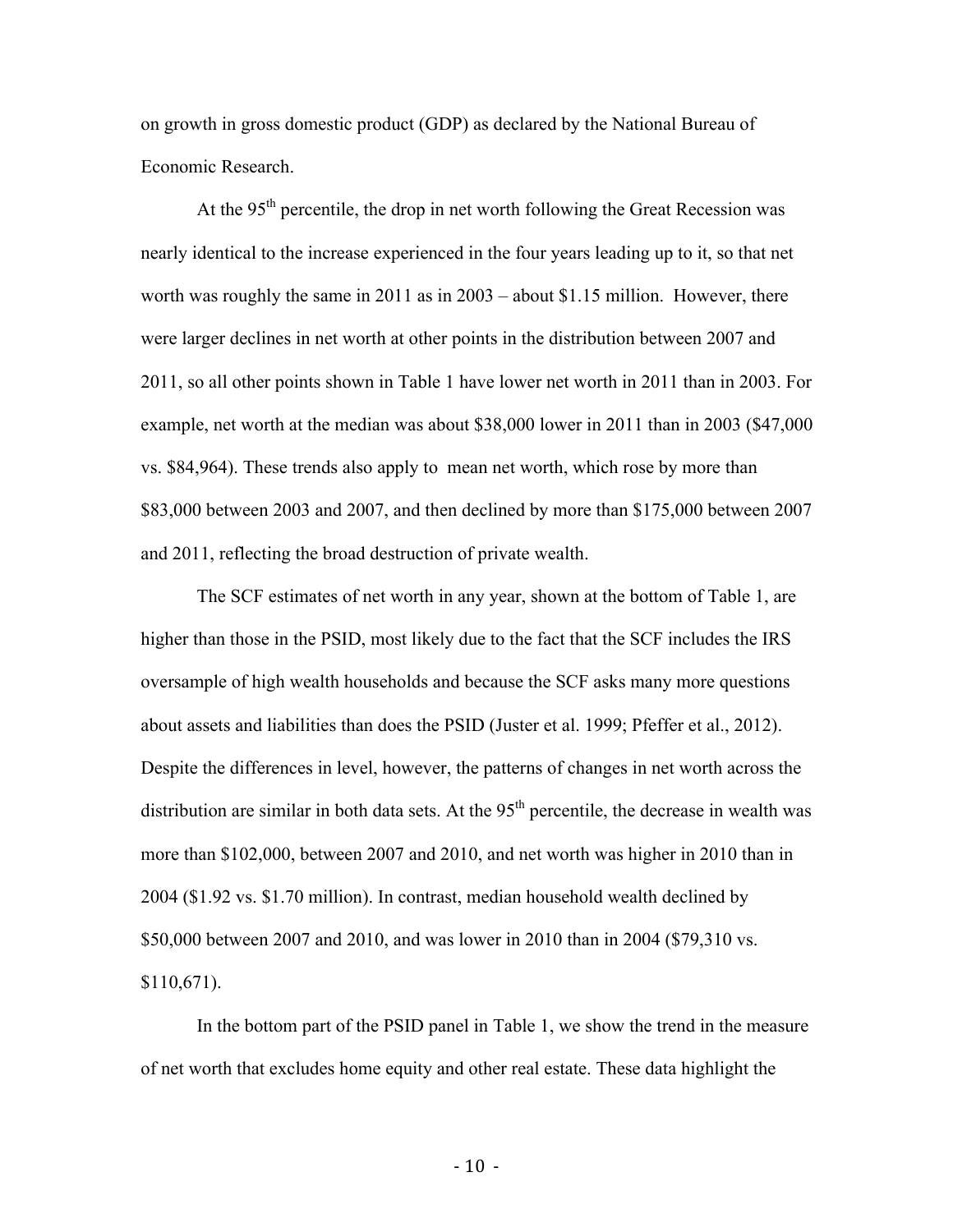significance of the collapse of the housing market on household wealth portfolios. At the median, non-real estate wealth declined by only about \$8,000 between 2007 and 2011, compared to a decline in total net worth of over \$48,000. However, median net worth excluding real estate was only \$14,000 in 2011, compared to \$47,000 when real estate is included.

By 2011, the stock market had rebounded from its Great Recession low. More affluent households are more likely to hold stocks and have large portfolios, which presumably allowed them to benefit from the gains in the stock market. As a result, net worth not held in real estate actually increased by more than \$80,000 at the 95th percentile between 2003 and 2011(from \$715,163 to \$795,500). The same was not the case at the  $75<sup>th</sup>$  percentile, the median, or at the bottom of the distribution. That is, even excluding real estate, net worth at the median fell at most points of the distribution except the very top between 2003 and 2011. Also, note that net worth excluding real estate already fell before the recession for the bottom half of the distribution. This is different from the trend in net worth including real estate and implies that pre-recession increases in median net worth were entirely driven by increasing home prices. That is, excluding the wealth gains associated with the "housing bubble", the net worth of the average American family had declined between 2003 and the onset of the recession at the end of 2007.

*Relative changes in wealth***.** In Figure 2a for total net worth and Figure 2b for net worth excluding real estate, we report values for PSID households at the 25th, 50th, 75th, and 95th percentile that are all indexed at 1.0 in 2003. Thus, any value on the y-axis above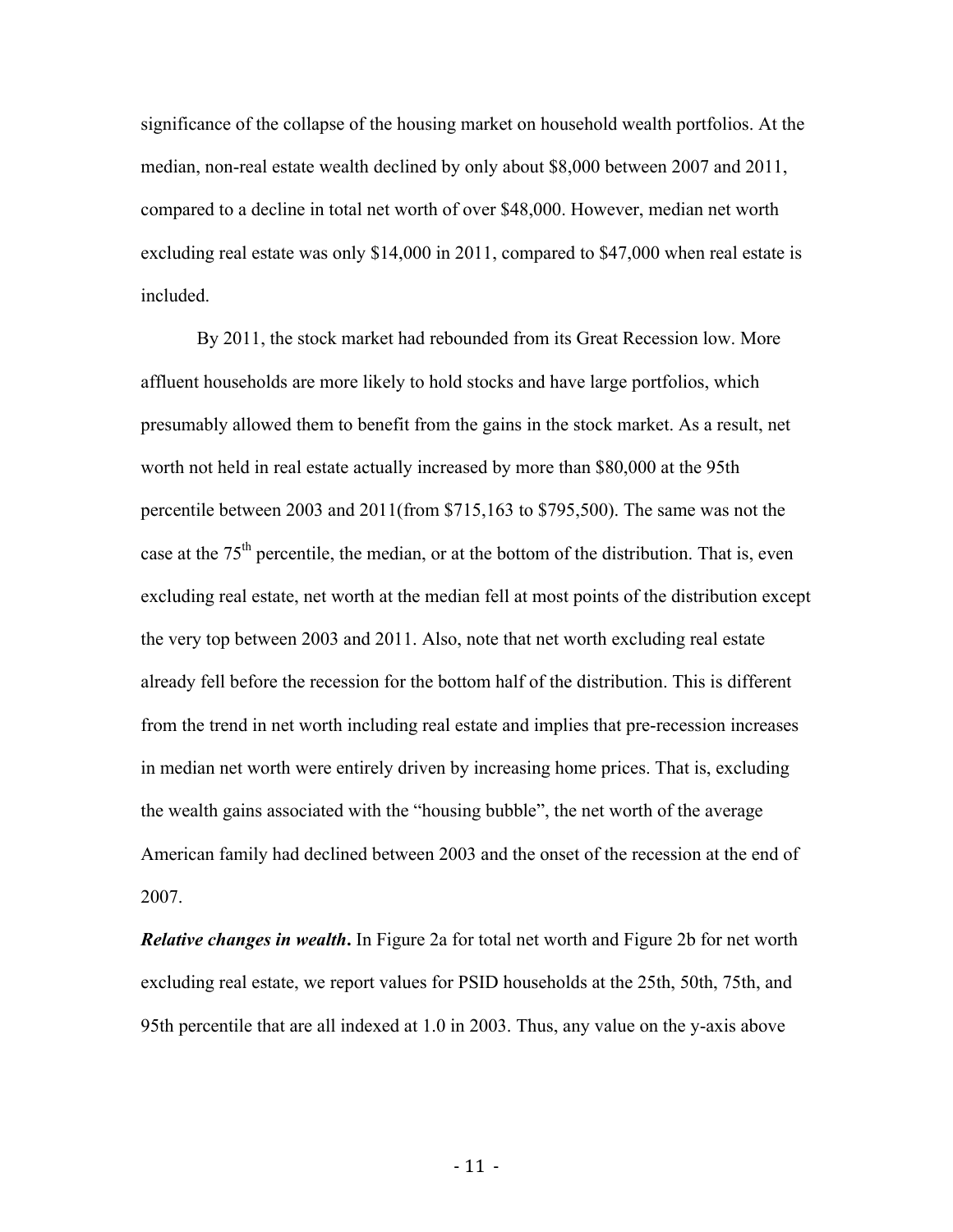1.0 represents a percentage increase in wealth over time, and any value below 1.0 represents a percentage decrease.

The figures demonstrate that, in relative terms, declines in net worth were most pronounced at the bottom of the distribution. While households at the 95th percentile of net worth were worth roughly the same in 2011 and 2003 (0.996 in Figure 2a), households at the median in 2011 had only 55 percent of the 2003 median net worth and those at the 25th percentile had only 15.3 percent of those at the  $25<sup>th</sup>$  percentile in 2003. Moreover, the relative decline in net worth was smaller at higher percentiles than at lower percentiles.

Focusing on non-housing wealth (Figure 2b), the net worth of households at the 95<sup>th</sup> percentile was 11.2 percent higher in 2011 than in 2003. But below the 75th percentile, there were sharp declines in non-housing net worth. The 75th percentile in 2011 was at just three quarters of its 2003 level. Median household wealth in 2011 was only 57.3 percent of the 2003 level and net worth at the 25th percentile decreased by 99 percent. That is, in 2011, the bottom 25 percent of all households had zero or negative net worth.

*Wealth inequality***.** The Gini coefficient and various percentile ratios from the PSID and SCF data document substantial increases in the dispersion of wealth both before and after the Great Recession (Table 2, for longer-term trends see Table B.2 in Appendix B). Based on PSID data (top row), the Gini coefficient – a measure of inequality across the entire distribution – rose from 0.81 in 2003 to 0.83 in 2007 and to 0.89 in 2009. It remained high at .88 in 2011, a 10 percent total increase between 2003 and 2011. The SCF Gini shows an increase by 5 percent from .809 in 2004 to .846 in 2010.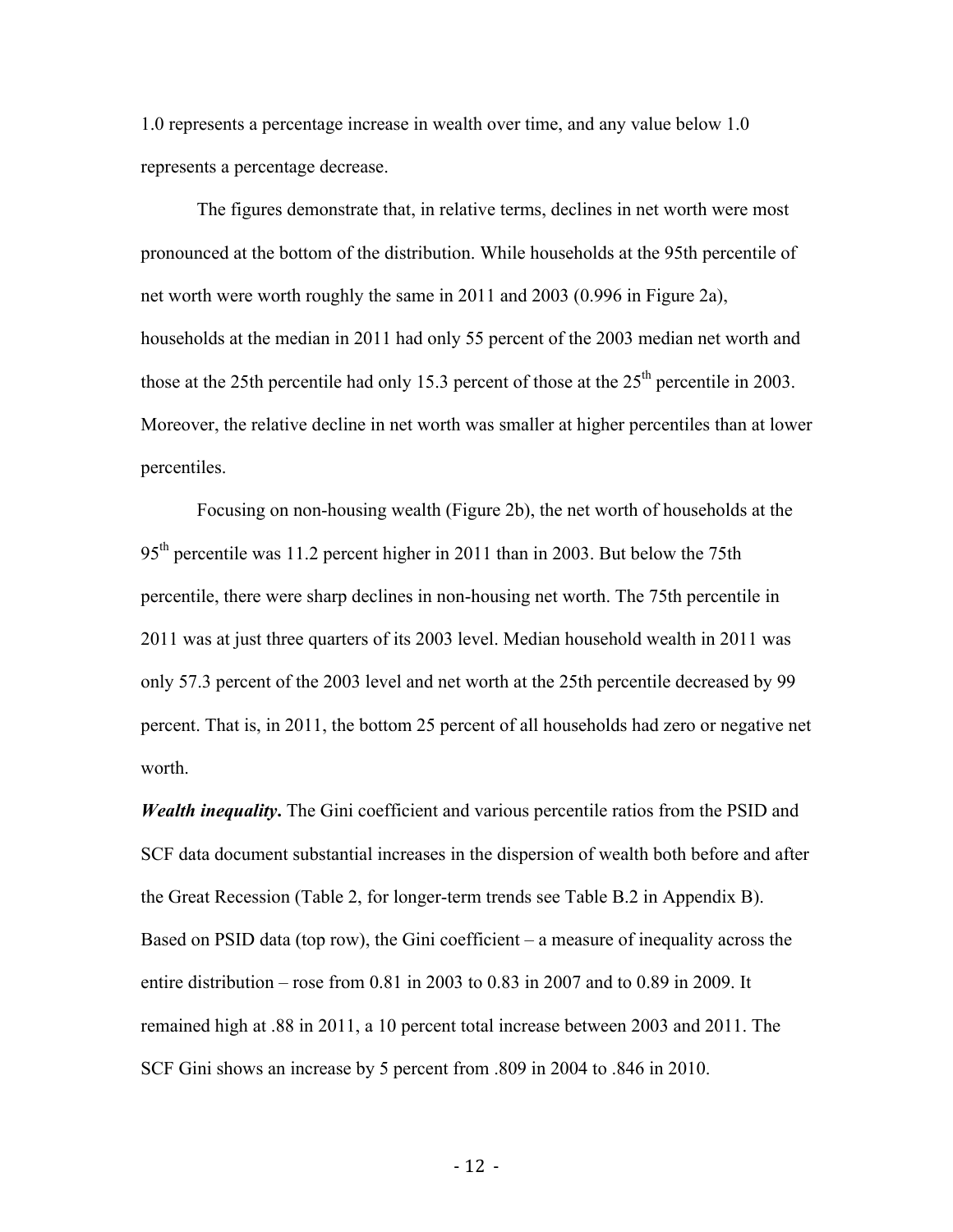Ratios of net worth at various percentiles also demonstrate rising inequality, providing an easily interpreted metric of the magnitude of the change. For example, using the PSID, households at the 50th percentile relative had 8.7 times the net worth of those at the  $25<sup>th</sup>$  percentile in 2003, but 31.3 times that by 2011. In other words, the 50/25 ratio increased almost fourfold (i.e., 31.3/8.7). The 95/25 ratio was 117.8 in 2003 and increased more than six-fold to 764.7 by 2011.

The SCF percentile ratios show increases in all rows of the table, but the rate of change is somewhat smaller, especially for comparisons at the 25<sup>th</sup> percentile. For example, the 95/25 ratio roughly doubled from 108.3 to 224.0 between 2004 and 2010, not six-fold as in the PSID data. The 95/50 change is similar in both data sets – an increase from 13.6 to 24.4 in the PSID over eight years, and an increase from 15.4 to 24.2 over six years in the SCF.

*Changes in wealth disparities***.** Disadvantaged groups, whether in terms of socioeconomic status, income, education, marital status or race, have much lower net worth than advantaged groups. The magnitude of these disparities in median net worth is shown in column one of table three for the 2003 PSID data. We display disparities by income quintile, educational attainment, race, age categories, marital status, and whether children are present in the household.

Our focus is on changes in these disparities leading up to (2003-2007) and following (2007-2011) the Great Recession. In almost every instance, the more advantaged group has much higher net worth and experienced a larger absolute decline (or increase, depending on the time period) than the disadvantaged group. For example, households in the bottom income quintile experienced a decline between 2003 and 2011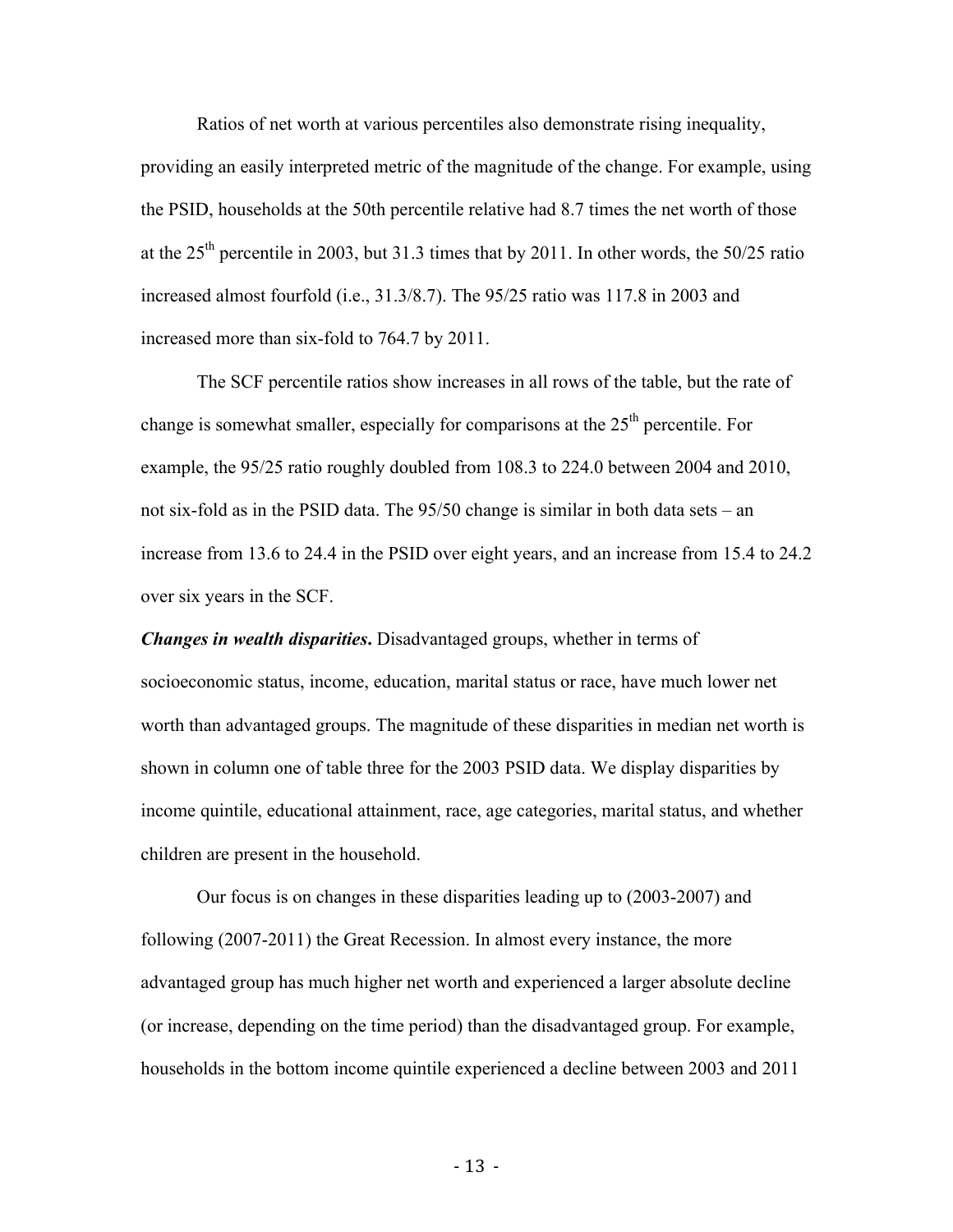of \$5,824, while the top quintile experienced a decline of \$67,447. The pattern of absolute losses is not surprising given the tremendous differences in the level of wealth holdings in 2003: \$7,824 for the bottom quintile and \$354,647 for the top quintile.

What is perhaps unexpected is the fact that the relative wealth losses over the eight years were far greater for the less-advantaged than for the more-advantaged groups in almost every case. For example, median wealth of the households in the bottom income quintile fell in 2011 to 26 percent of the 2003 level, while median wealth held by the top income quintile fell to just 81 percent of its 2003 level. Similarly, while median wealth fell by 2011 to 69 percent of the 2003 level for non-Hispanic whites and Asians, it fell to 27 percent for nonwhites (African Americans, Hispanics, Native Americans and others). In 2003, the typical non-Hispanic white and Asian household had net worth that was 6.5 times as large as that as the median nonwhite household (\$120,594/\$18,338); by 2011 this ratio increased to 16.7 (\$83,600/\$5,000). For groups defined by income, education, and race/ethnicity, those with lower median wealth holdings in 2003 experienced larger relative declines through 2011.

#### **Changes in wealth holdings: longitudinal analysis**

*Wealth Mobility***.** Given the tremendous swings in household net worth between 2003 and 2011, the relative position of particular households in the wealth distribution may have changed substantially. To investigate this issue, we use the longitudinal nature of the PSID to estimate wealth mobility between the pre-recession period (i.e., defined as average net worth in the 2005 and 2007 surveys) and the post-recession period (i.e., average of the 2009 and 2011 surveys). As shown in Table 4a, among households who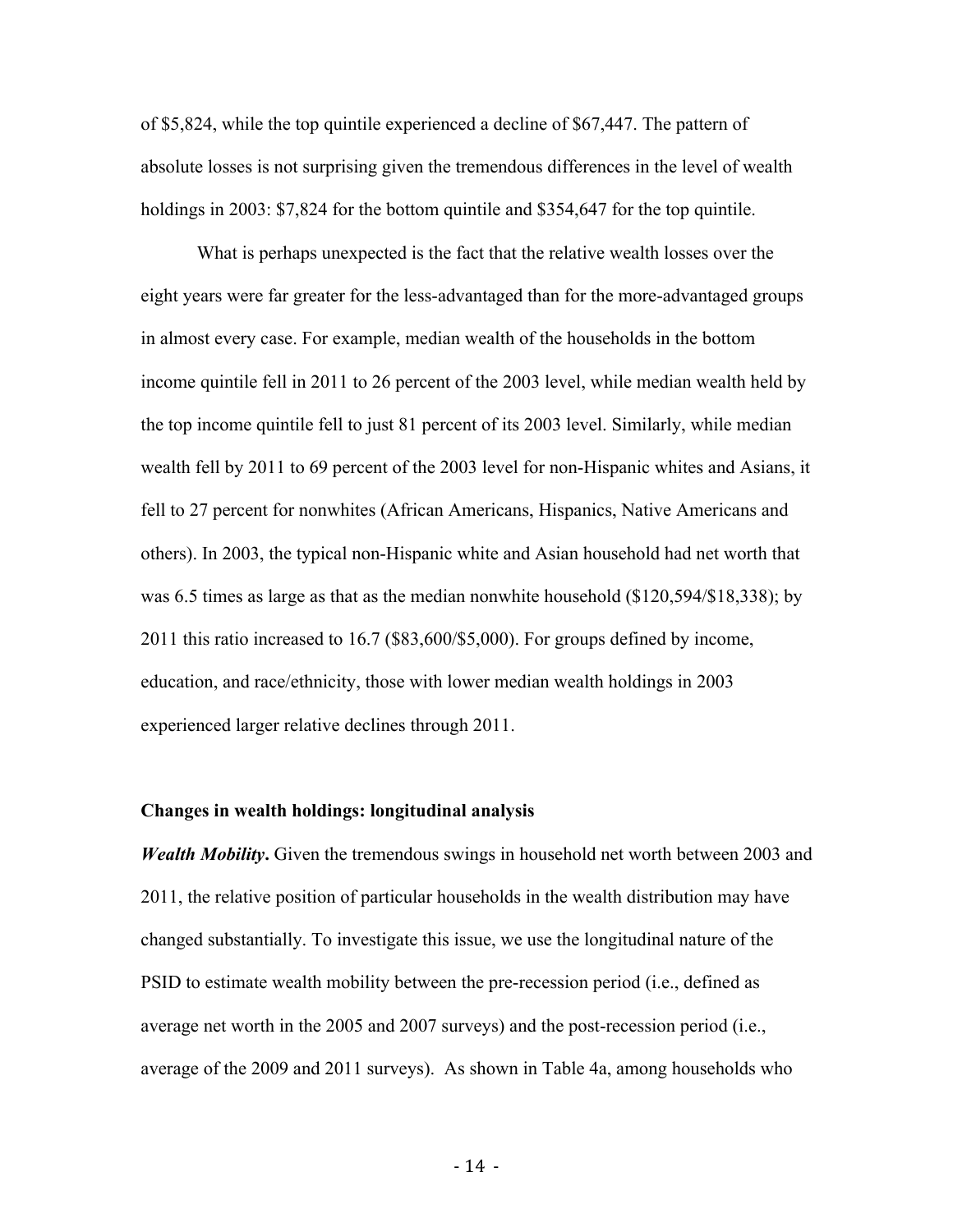were in the bottom wealth quintile before the Great Recession, 71.7 percent remained in the bottom quintile and an additional 20.8 percent moved up one quintile. Less than 8 percent moved more than one quintile up the distribution. Downward mobility from the top of the distribution was even less likely to occur, as 77 percent of households that were in the highest quintile before the recession were still there after the great recession. Also, only 5.2 percent of the top quintile households moved down more than one quintile.

Bricker et al. (2011) report similar rates of immobility between 2007 and 2009 using the SCF panel. Among households in the bottom quintile in 2007, 76 percent remained in the bottom quintile in 2009 and 97 percent were in one of the bottom two quintiles. Among families in the top quintile in 2007, 78 percent remained in the top quintile in 2009 and 95 percent were in the top two quintiles.

In sum, despite the significant impact of the Great Recession on the overall dispersion of wealth demonstrated above, the recession did not fundamentally alter the ordering of households along the wealth distribution. Another way to demonstrate this is to compare the PSID recession wealth mobility rates (Table 4a) to mobility rates before the Great Recession (Table 4b). They are strikingly similar across nearly all cells of these two mobility tables. The main type of mobility for which we can observe some change during the recession is the extent of downward mobility from the middle of the distribution: While close to 30 percent of households at the middle quintile showed downward mobility both before and during the recession, the share of households at the middle quintile that was demoted to the lowest quintile doubled (from 5.1 percent before the recession to 10.8 percent after the recession).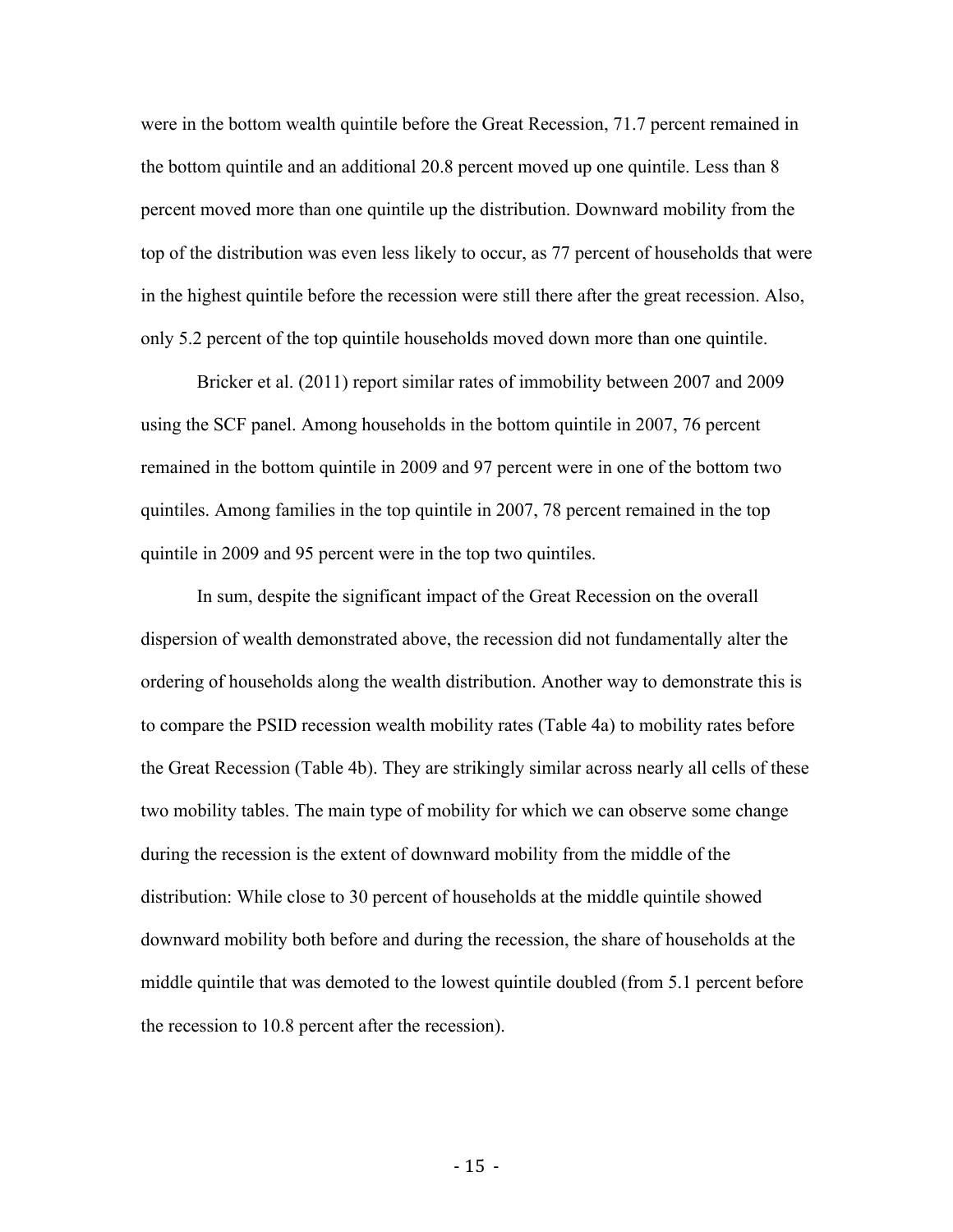*Disparities in changes in wealth***.** The longitudinal data allow us to examine changes in wealth for particular households. In Table 5, we report the share of households experiencing various amounts of absolute losses and gains and selected percentage changes from 2007 to 2011. The top row shows that 12.2 percent of households experienced a loss of \$250,000 or more; the second row shows that 33.3 percent of households lost at least \$50,000. Although net worth losses were the norm, some households had higher net worth in 2011 than in 2007. In fact, 5.3 percent of households experienced a gain of at least \$250,000, and 16.9 percent experienced gains of at least \$50,000. A total of 30 percent gained \$10,000 or more.

The second panel shows that 9.1 percent of households fell into debt – that is, they had positive net worth in 2007, but negative net worth in 2011.

The third panel in Table 5 shows relative changes in net worth for households that had positive net worth in 2007. A quarter of them lost at least 75 percent of their wealth and 36.3 percent lost at least 50 percent. On the other hand, more than a quarter of families experienced a gain of at least 25 percent. Taking all households who had positive net worth in 2007, the median change by 2011 was a loss of \$16,367. And among those who did lose net worth, the median loss was \$70,348.

*Socioeconomic disparities in wealth changes***.** We estimate multivariate regressions to assess the marginal effects of various socioeconomic factors on changes in net worth from 2007 to 2011. The independent variables include proxies for permanent net worth quintiles and permanent net income quintiles computed as the average of a household's values for the pre-recession years of 2003, 2005 and 2007, head's educational attainment, race/ethnicity, age, marital status and presence of children in the household<sup>iv</sup>. The results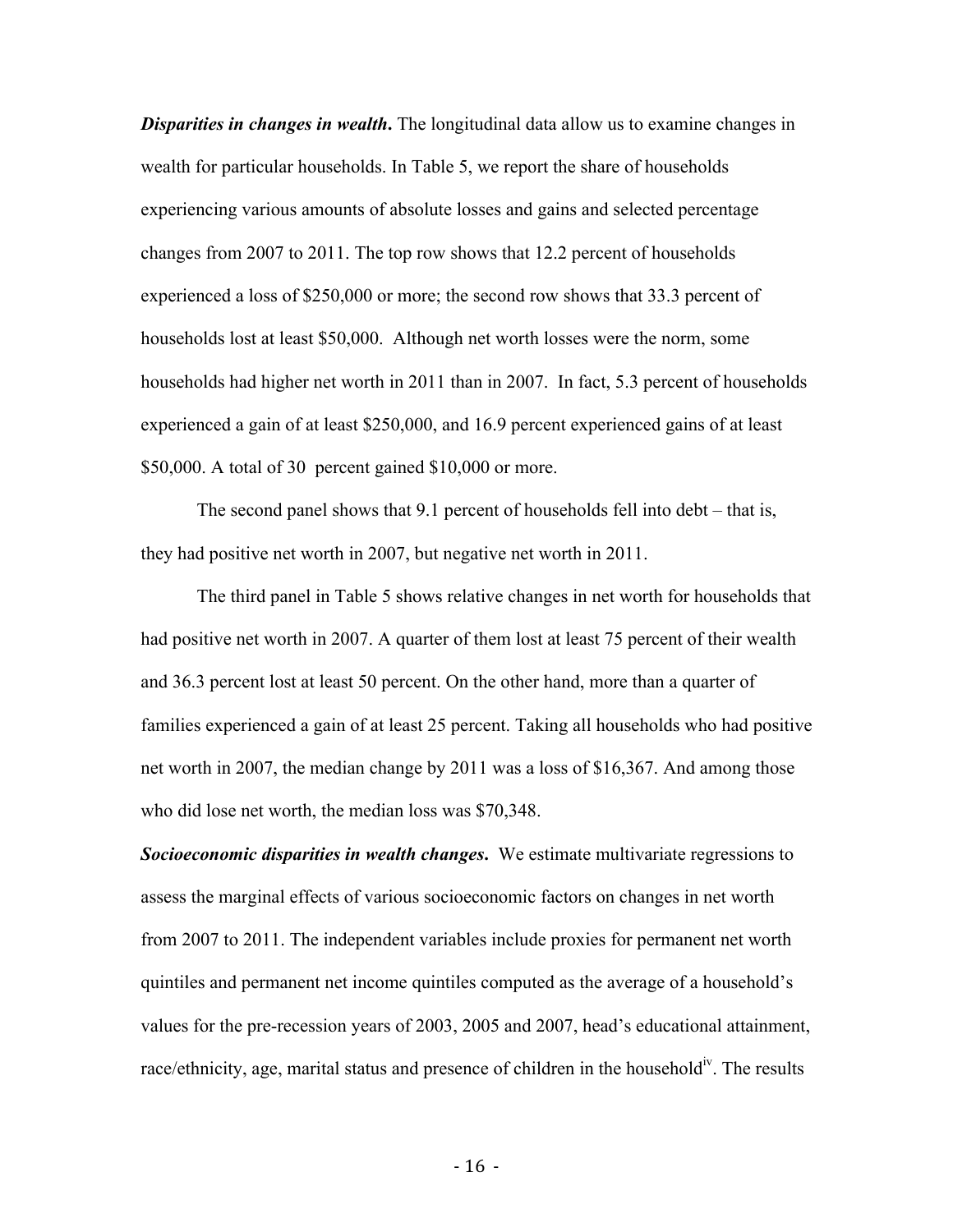are shown in Table 6 for absolute losses for all households and in the first row of Table 7 for relative losses for those households with positive net worth in 2007.

It is not surprising that households who had higher net worth prior to the Great Recession experienced greater absolute losses. For example, those in the top net worth quintile were 6.39 times more likely to have experienced any loss and 58.57 times more likely to have lost more than \$50,000. These highest net worth households were, however, only one-third as likely to have fallen into debt (last column in Table 6) as the lowest net worth quintile.

Holding pre-recession net worth quintiles constant, there are few significant coefficients for the pre-recession income quintiles. The highest income quintile was about 39 percent less likely to have experienced any loss than the lowest income quintile (holding initial wealth quintile constant) and 31 percent less likely to have lost more than \$10,000.

Everything else equal, whites and Asians were much less likely to have lost significant wealth than African Americans, Hispanics, Native Americans and others: 30 percent less likely to have lost any wealth, 37.5 percent less likely to have fallen into debt, and 74 percent less likely to have lost at least \$250,000. Households with heads who have a BA degree were 36 percent less likely to have lost any wealth compared to those without a high school degree. In general, the older the household head, the more likely – and higher – the absolute losses. However, the likelihood of falling into debt is highest for households with heads under the age of 35. Married couples were more likely to fall into debt than households with unmarried male heads. Households with children were more 2 percent more likely to have lost any wealth.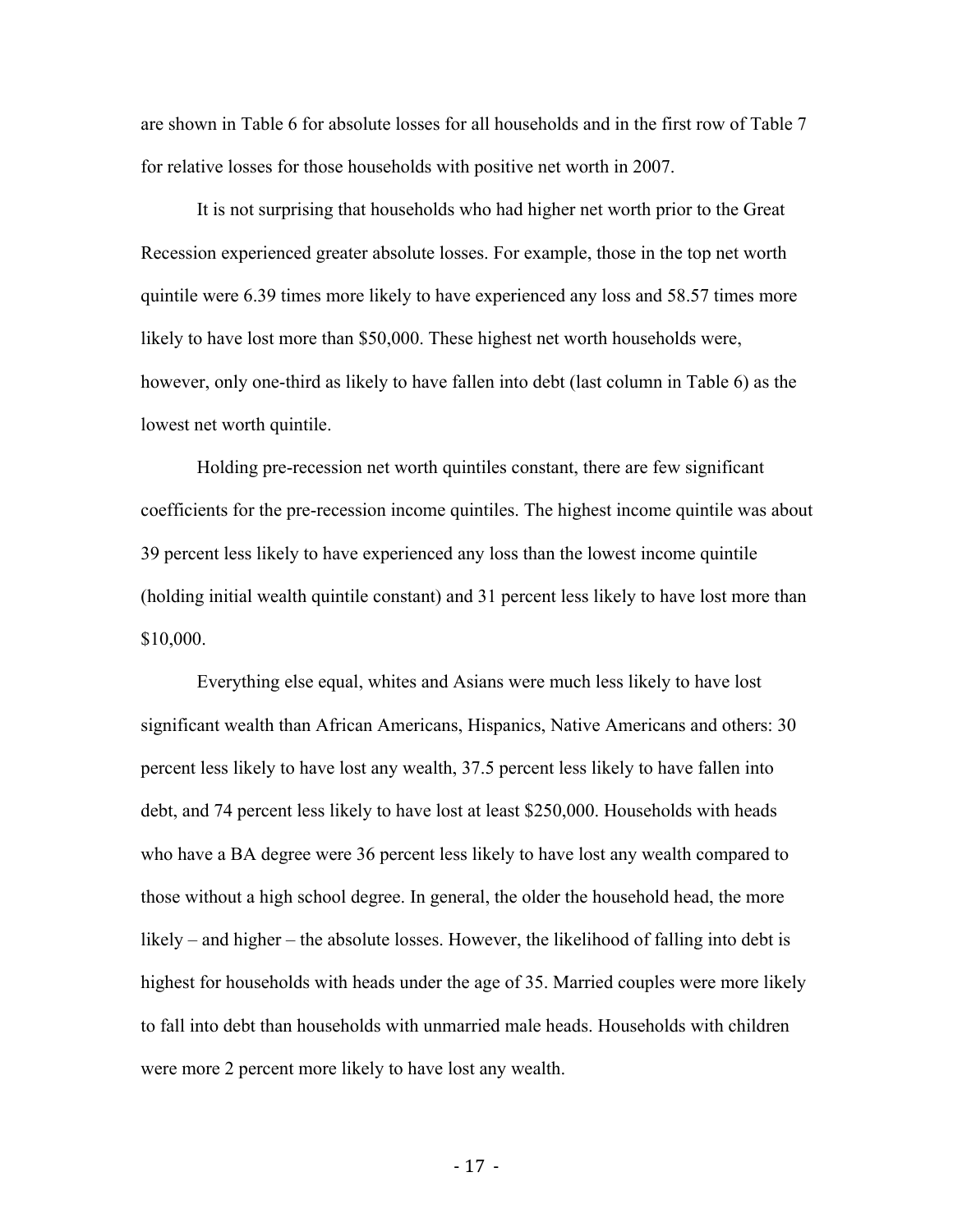These conditional associations are illustrated graphically by generating, based on the regression coefficients reported in Table 6, predicted probabilities of losing more than \$10,000 for several hypothetical households. In Figure 3, we report the predicted probability of losing at least \$10,000 for households in the third pre-recession permanent income and third pre-recession permanent wealth quintiles, who have children, and whose head is married, white or Asian, has a college degree, and is between the ages of 35 and 54 years old. For this baseline household, we predict the probability for a loss of at least \$10,000 is 57 percent. If instead the household was in the bottom pre-recession income quintile – and the other observed characteristics were the same – this probability would be 61 percent. If the household head was a high school graduate and not a college graduate, the likelihood of loss would be 64 percent. The large differences by race/ethnicity are demonstrated by the fact that the rate would be 66 percent instead of 57 percent if the household head were nonwhite – all else equal.

The first row of Table 7 reports the coefficients from a regression model in which the dependent variable is the percentage loss in net worth between  $2007$  and  $2011^{\circ}$ . Thus, the sample is restricted to families who had positive net worth in 2007. The mean percentage loss for the sample was 38.2 percent. Households whose mean net income in 2003, 2005 and 2007 placed them in the top quintile lost 8 percentage points less than those in the bottom income quintile. Households with highly educated heads (those with the BA or more than a BA) compared to high school drop outs experienced wealth losses that were roughly ten percentage points lower. Households with a white or Asian head lost, all else equal, 13.8 percentage points less than those with a non-white head. Households nearing retirement (55-64) lost four percentage points less than households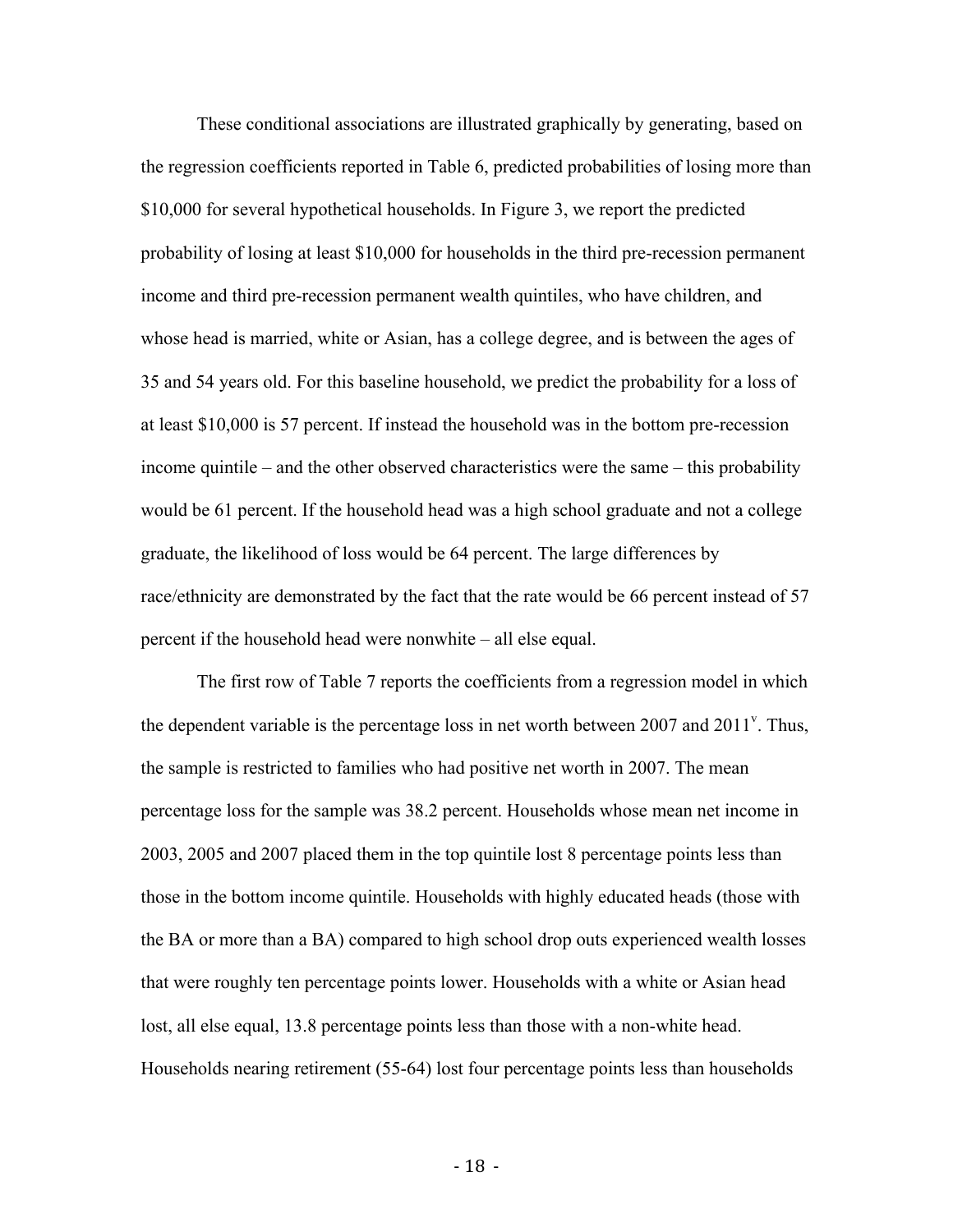headed by someone under 35 years old. And households with children lost three percentage points more than those without.

These conditional associations are illustrated with predicted probabilities in Figure 4. Again, the racial differences in wealth losses stand out: The same baseline household described above lost 31.9 percent of its wealth while the same household with a non-white head lost 45.7 percent of its wealth.

*Evidence on the impact of unemployment***.** So far, we have documented the extent, the distribution, and the factors associated with wealth losses after the Great Recession. Because of the extensive effects of the Great Recession on the labor market (Freeman, this issue), we now turn to the potential contribution of unemployment to these wealth losses. If households use their assets to smooth consumption in reaction to income losses, as economic theory suggests, we should observe higher wealth losses for those experiencing unemployment. This is indeed the case, as seen in the second column of Table 7. Households that experienced unemployment in 2008 (by either the household head or partner) lost 7.36 - 9.42 percent more wealth than those who experienced no unemployment, all else equal. However, including differential unemployment experiences in the regression does not significantly change the size of the coefficients on the other variables in the model.

With the PSID data that are currently available, we do not have information on unemployment experiences after 2008. As Freeman shows (this issue), unemployment rates have recovered very slowly since then, with many households experiencing prolonged periods of unemployment. Extended unemployment might in fact explain a larger part of the documented continued decline in net worth through 2011.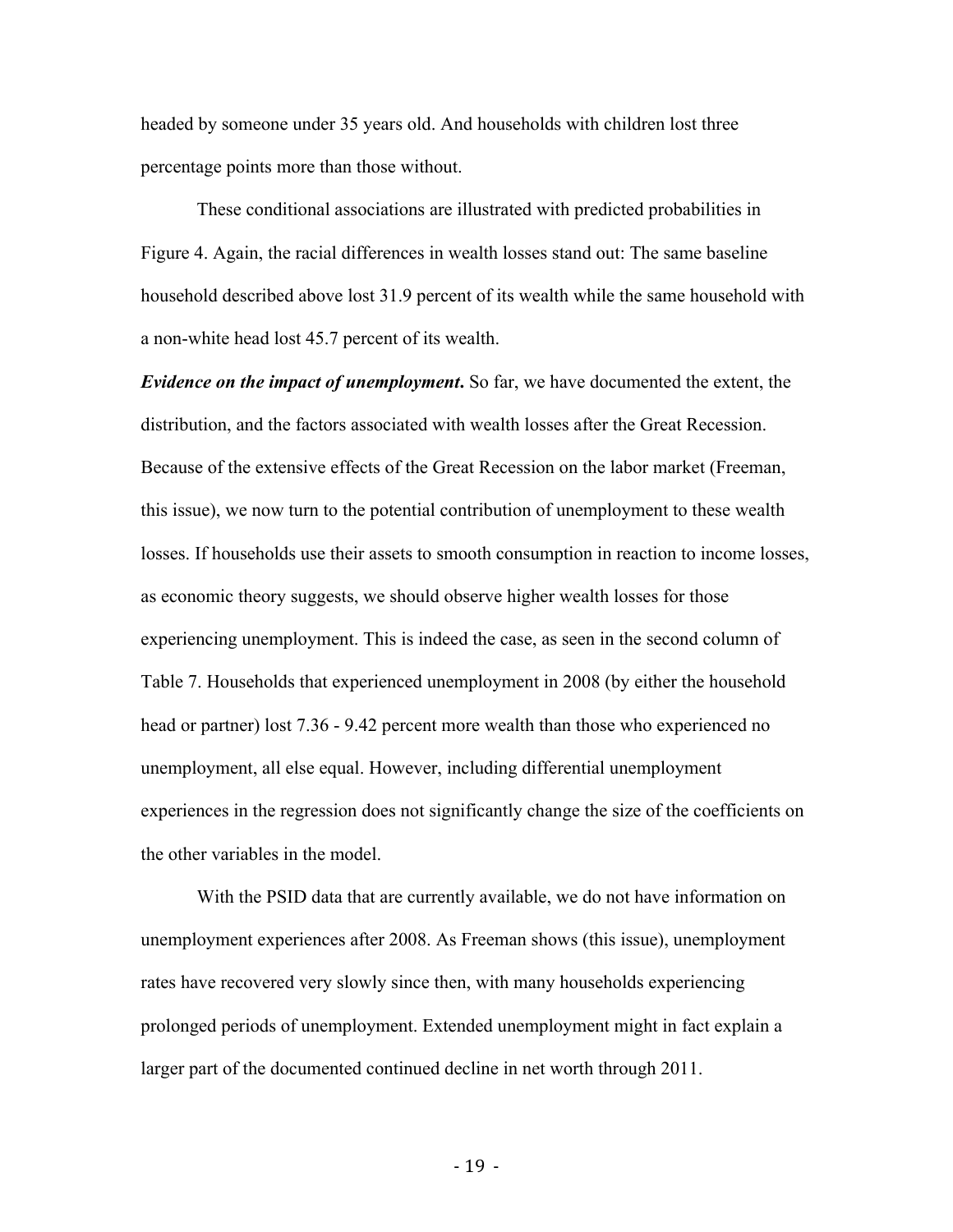#### **DISCUSSION**

In terms of household wealth, there are very few signs of recovery from the losses associated with the Great Recession. Declines in net worth from 2007 to 2009 were large, and the declines continued through 2011. These wealth losses, however, were not distributed equally. While large absolute amounts of wealth were destroyed at the top of the wealth distribution, households at the bottom of the wealth distribution lost the largest share of their wealth. As a result, wealth inequality increased significantly–the PSID Gini coefficient of household net worth increased by about 10 percent between 2007 and 2011 and the 95/25 ratio increased over six-fold between 2003 and 2011.

Wealth changes following the Great Recession also differed greatly across socioeconomic groups and were patterned similar to changes in income and unemployment documented elsewhere (Hout et al. 2011; Smeeding et al. 2011; Freeman this volume). That is, the most disadvantaged groups (non-whites, young adults, the less-educated) experienced the greatest relative wealth losses and were the most likely to have fallen into debt. In addition, we found a particularly strong racial/ethnic bias in losses even when comparing households with otherwise equal socio-economic characteristics.

The American economy has experienced rising income and wealth inequality for several decades and there is little evidence that these trends are likely to reverse in the near term. It is possible that the very slow recovery from the Great Recession will continue to generate increased wealth inequality in the coming years as those hardest hit may still be drawing down assets to cover current consumption.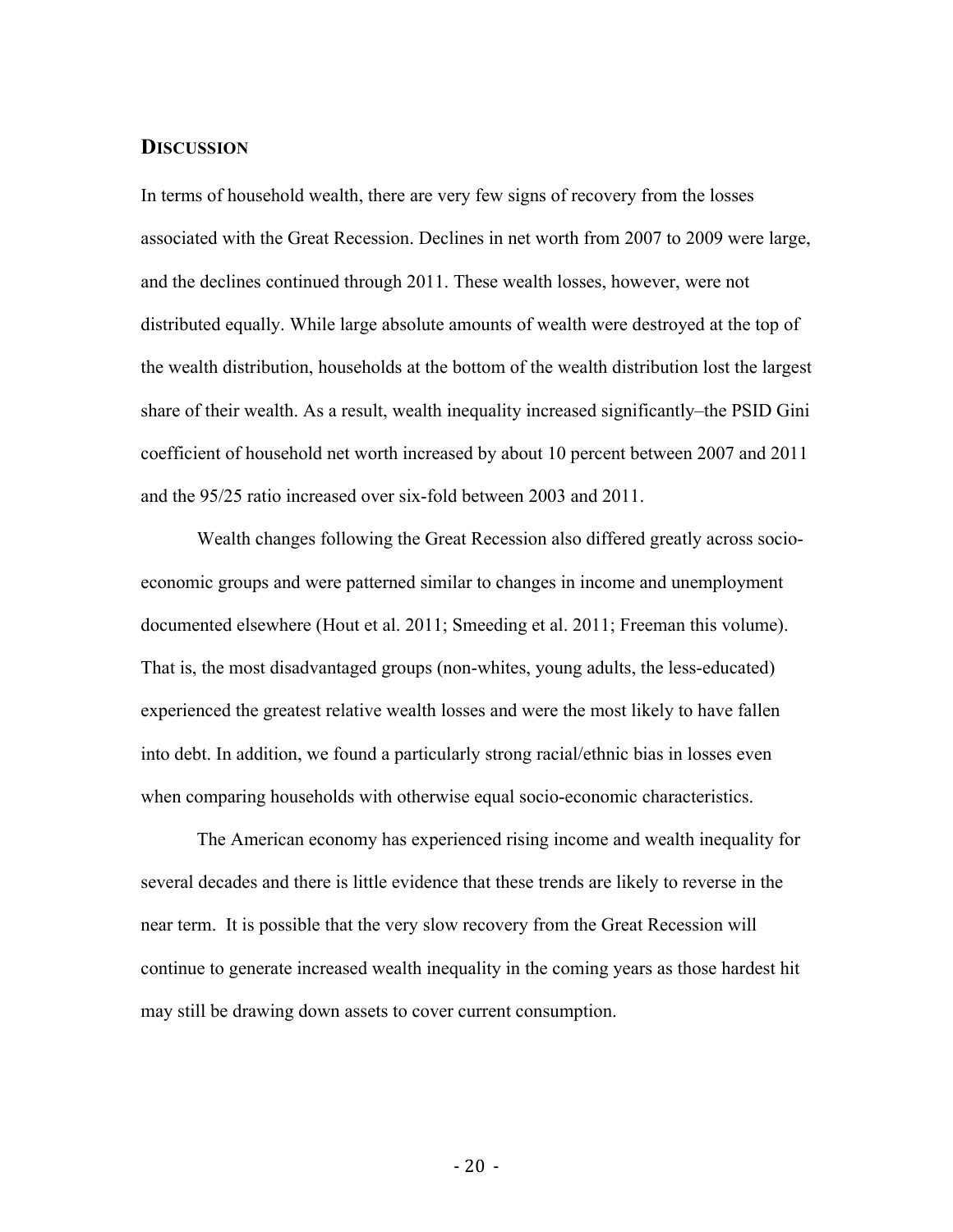## **ENDNOTES**

ii While wealth is reported as of the interview date, the PSID income measure refers to the year prior to the survey (that is, 2002, 2004, and 2006).

 $\ddot{\text{m}}$  The preliminary 2011 data do not allow us to impose the same restriction to households with an unchanged household head and contain un-imputed missing values. Also, we use the 2009 weights as 2011 weights, which are not yet available. Final data for 2011 were released in August 2013. Updates to some of the analyses reported here based on those final data are reported in Pfeffer, Danziger, and Schoeni 2013.

<sup>iv</sup> We have conducted a range of sensitivity tests with different specifications of the prerecession wealth predictor, such as logged net worth and net debt and the inverse hyperbolic sine transformation. These do not alter the substantive conclusions presented here. These sensitivity checks were motivated by the possibility that a relatively crude measure of baseline wealth, such as the quintile dummy indicators used here, may bias the effects of various indicators of disadvantaged status downwards (e.g. the racial gap). There is some indication that our estimates of the racial effects are conservative based on sensitivity checks that include interactions between baseline wealth and race (results available from the authors).

 $\rm v$  Regression models that predict net worth gains between 2007 and 2011 generally mirror those presented here and are available from the authors upon request.

 $\frac{1}{1}$  This research was supported by a grant from the Russell Sage Foundation. We thank Patricia Andreski for her assistance in preparing the SCF data. Fabian Pfeffer is a Research Assistant Professor at the Survey Research Center of the Institute for Social Research, University of Michigan. Sheldon Danziger is H.J. Meyer Distinguished University Professor of Public Policy and Director of the National Poverty Center at the Gerald R. Ford School of Public Policy, University of Michigan. Robert Schoeni is Research Professor at the Institute for Social Research and Professor of Economics and Public Policy, University of Michigan. Please direct all correspondence to Fabian T. Pfeffer, fpfeffer@umich.edu, Institute for Social Research, University of Michigan, 426 Thompson Street, Ann Arbor, MI 48106.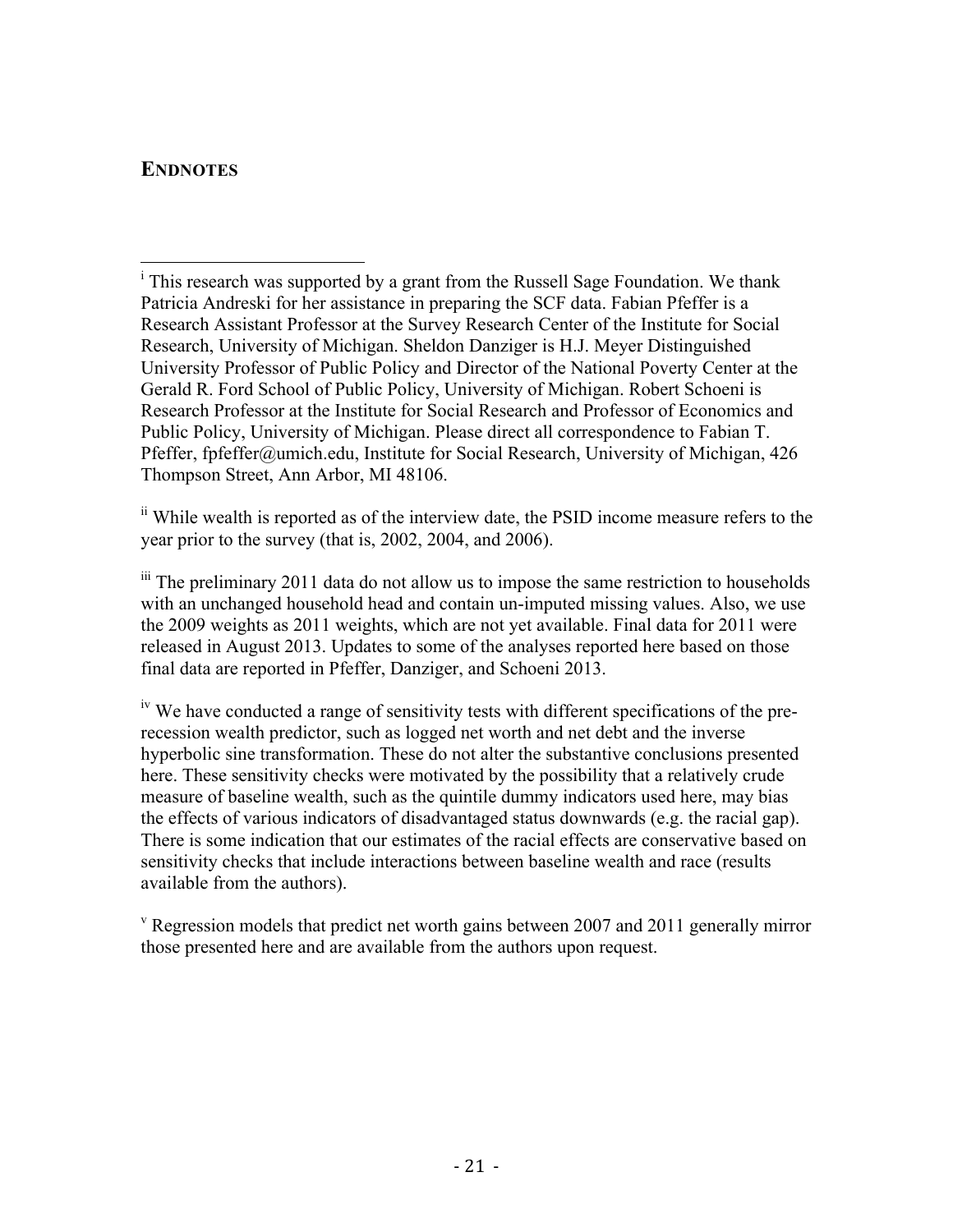### **REFERENCES**

Bosworth, Barry. 2012. "Economic Consequences of the Great Recession. Evidence from the Panel Study of Income Dynamics." *Center for Retirement Research at Boston College Working Paper* (2012-4).

Bricker, Jesse, Brian Bucks, Arthur Kennickell, Traci Mach, and Kevin Moore. 2011. "Surveying the Aftermath of the Storm. Changes in Family Finances from 2007 to 2009." *Finance and Economics Discussion Series, Federal Reserve Board, Washington, D.C.* (2011-17).

- Bridges, Thomas, and Frank Stafford. 2012. "At the Corner of Main and Wall Street. Family Pension Response to Liquidity Change and Perceived Returns." Michigan Retirement Research Center Working Paper.
- Bucks, Brian, and Kevin Moore. 2012. "The Great Recessions' Varied Effects on Household Well-Being and Its Consequences for Inequality." *Paper presented at the General Conference of The International Association for Research in Income and Wealth*.
- Emmons, By William R, and Bryan J Noeth. 2012. "Household Financial Stability. Who Suffered the Most from the Crisis ?" *The Regional Economist* 11–17.
- Gouskova, Elena, and Frank Stafford. 2009. "Trends in Household Wealth Dynamics , 2005-2007." *PSID Technical Paper #09-03*.
- Gottschalck, By Alfred, Marina Vornovytskyy, and Adam Smith. 2013. "Household Wealth in the U.S.: 2000 to 2011." Press release by the Census Bureau, March 2013.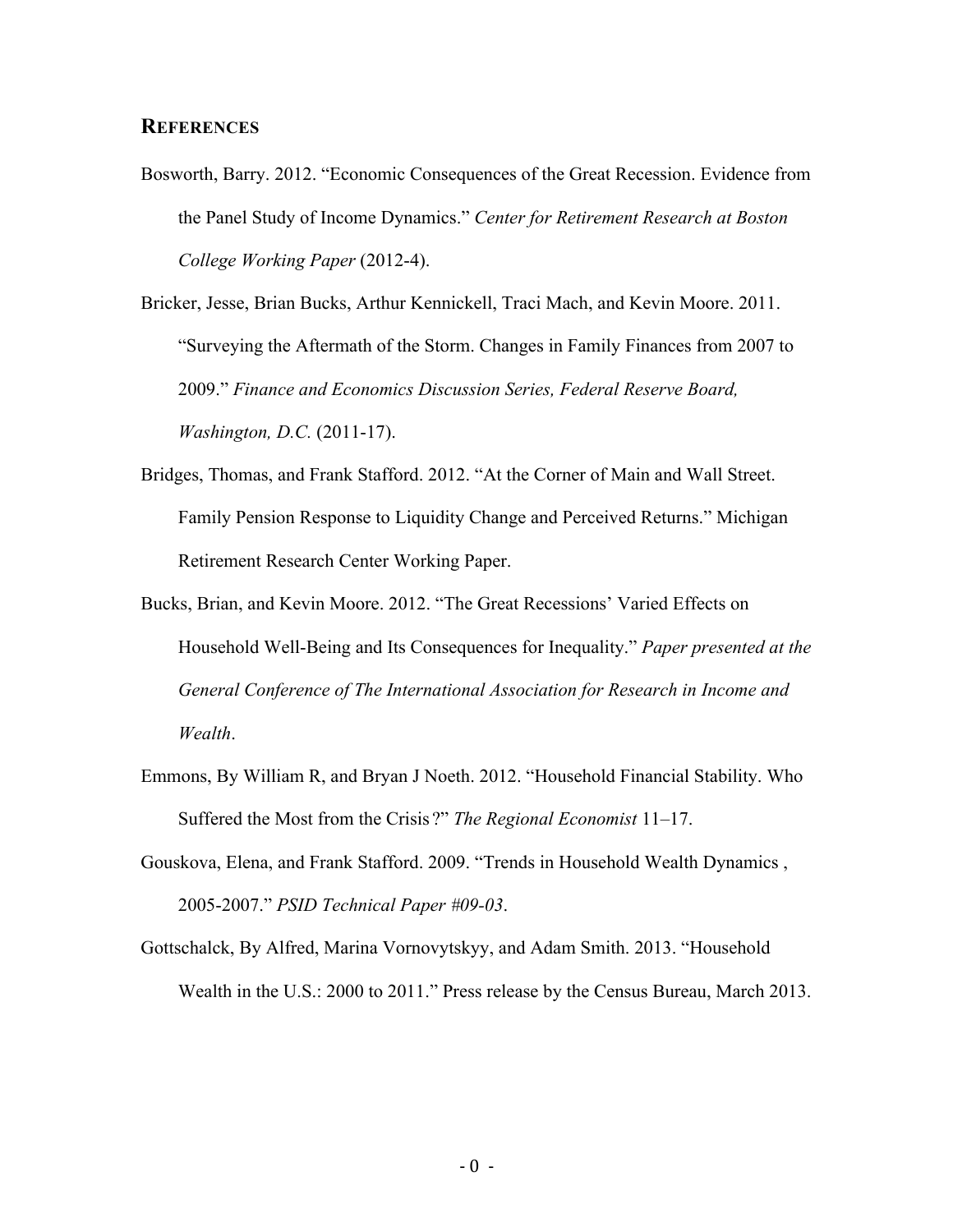- Hout, Michael, Asaf Levanon, and Erin Cumberworth. 2011. "Job Loss and Unemployment." Pp. 59–126 in *The Great Recession*, edited by David B. Grusky, Bruce Western, and Christopher Wimer. New York: Russell Sage.
- Hoynes, Hilary, Douglas L Miller, and Jessamyn Shaller. 2012. Who suffers during recessions? Journal of Economic Perspectives. 26 (3): 27 – 48.
- Juster, F Thomas, James P Smith, and Frank Stafford. 1999. "The measurement and structure of household wealth." *Labour Economics* 6(2):253–275.
- Keister, Lisa A. 2000. *Wealth in America. Trends in Wealth Inequality*. Cambridge: Cambridge University Press.
- Keister, Lisa A, and Stephanie Moller. 2000. "Wealth Inequality in the United States." *Annual Review of Sociology* 26:63–81.
- Kennickell, Arthur B. 2000. "Wealth Measurement in the Survey of Consumer Finances: Methodology and Directions for Future Research." *Finance & Economic Discussion Paper, Federal Reserve Board Washington D.C*.
- Kennickell, Arthur B. 2009. "Ponds and Streams. Wealth and Income in the U.S., 1989 to 2007." *Finance & Economic Discussion Paper, Federal Reserve Board Washington D.C.*
- Kennickell, Arthur B. 2011. "Tossed and Turned: Wealth Dynamics of U.S. Households 2007 – 2009." *Finance & Economic Discussion Paper, Federal Reserve Board Washington D.C.*
- Kennickell, Arthur B. 2012. "The Other, Other Half. Changes in the Finances of the Least Wealthy 50 Percent, 2007-2009." *Finance & Economic Discussion Paper, Federal Reserve Board Washington D.C.*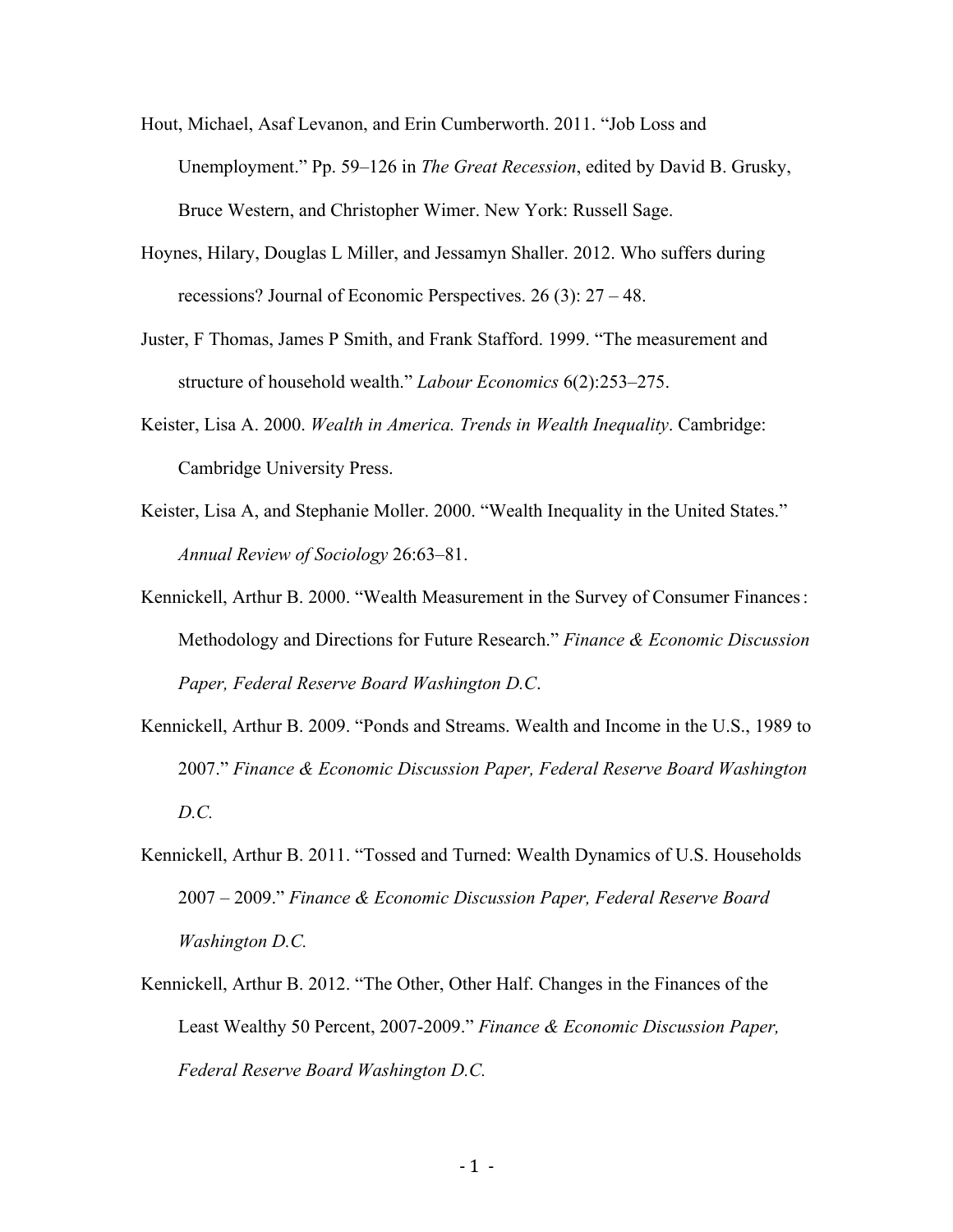- Klevmarken, N Anders, Joseph P Lupton, and Frank P Stafford. 2003. "Wealth Dynamics in the 1980s and 1990s." *The Journal of Human Resources* 38(2):322–353.
- Mian, Atif, and Amir Sufi. 2011. "House Prices, Home Equity-Based Borrowing, and the US Household Leverage Crisis." *American Economic Review* 101(5): 2132–2156.
- Ohlsson, Henry, Jesper Roine, and Daniel Waldenström. 2008. "Long-Run Changes in the Concentration of Wealth. An Overview of Recent Findings." Pp. 42–63 in *Personal Wealth from a Global Perspective*, edited by James B. Davies. Oxford: Oxford University Press.
- Oliver, Melvin L, and Thomas M Shapiro. 1997. *Black Wealth, White Wealth. A New Perspective on Racial Inequality*. New York: Routledge.
- Owens, Lindsay A., and Christopher Wimer. 2013. "The Dynamics of Mortgage Debt in the Wake of the Great Recession." *Unpublished Manuscript*.
- Panel Study of Income Dynamics, public use dataset. Produced and distributed by the Institute for Social Research, Survey Research Center, University of Michigan, Ann Arbor, MI (2003).
- Pfeffer, Fabian T., Sheldon Danziger, Robert F. Schoeni. 2013. "Wealth Inequality and the Great Recession". Research Summary. Russell Sage Foundation & The Stanford Center on Poverty and Inequality.
- Pfeffer, Fabian T., Robert F. Schoeni, and Patricia Andreski. 2013. "A comparison of wealth estimates based on the 2007 Panel Study of Income Dynamics and the 2007 Survey of Consumer Finances." *PSID Technical Paper*.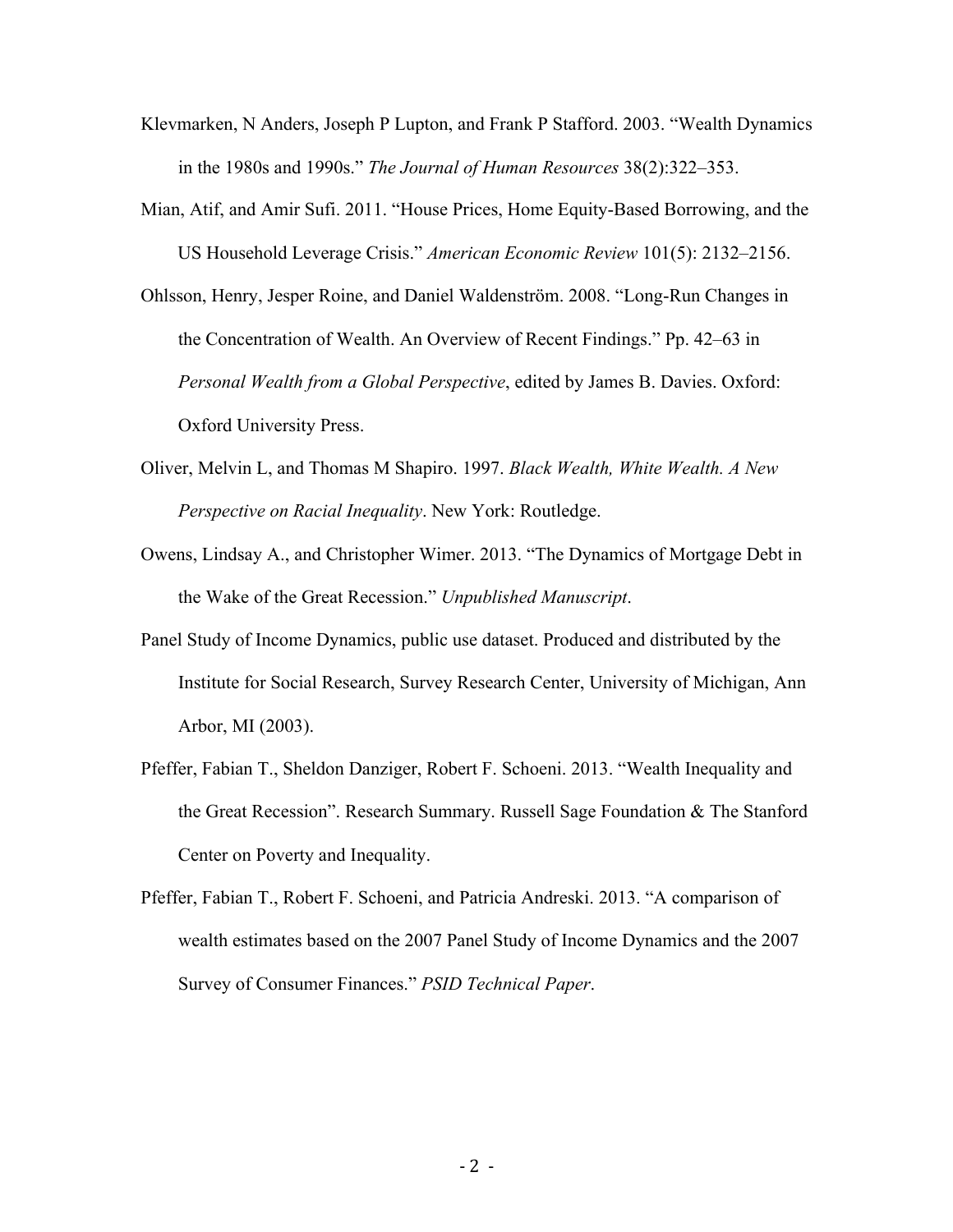- Scholz, Karl John, and Kara Levine. 2004. "U.S. Black-White Wealth Inequality." Pp. 895–929 in *Social Inequality*, edited by Kathryn M Neckerman. New York: Russell Sage.
- Shammas, Carole. 2012. "A New Look at Long-Term Trends in Wealth Inequality in the United States." *American Historical Review* 98(2):412–431.
- Shapiro, Thomas, Tatjana Meschede, and Sam Osoro. 2013. "The Roots of the Widening Racial Wealth Gap. Explaining the Black-White Economic Divide." Institute on Assets and Social Policy
- Smeeding, Timothy M, Jeffrey P Thompson, Asaf Levanon, and Esra Burak. 2011. "Income, Inequality, and Poverty over the Early Stages of the Great Recession." in *The Great Recession*, edited by David B Grusky, Bruce Western, and Christopher Wimer. New York: Russell Sage Foundation.
- Solon, Gary. 1992. "Intergenerational Income Mobility in the United States." *American Economic Review* 82(3):393–408.
- Stafford, Frank, Bing Chen, and Robert Schoeni. 2012. "Mortgage Distress and Financial Liquidity. How U.S. Families are Handling Savings, Mortgages and Other Debts." *PSID Technical Paper #12-02*.
- Wolff, Edward N. 1995. *Top Heavy. A study of the increasing inequality of wealth in America*. New York: Twentieth Century Fund Press.
- Wolff, Edward N. 2006. "Changes in household wealth in the 1980s and 1990s in the United States." Pp. 107–150 in *International Perspectives on Household Wealth*, edited by Edward N Wolff. Cheltenham: Edward Elgar.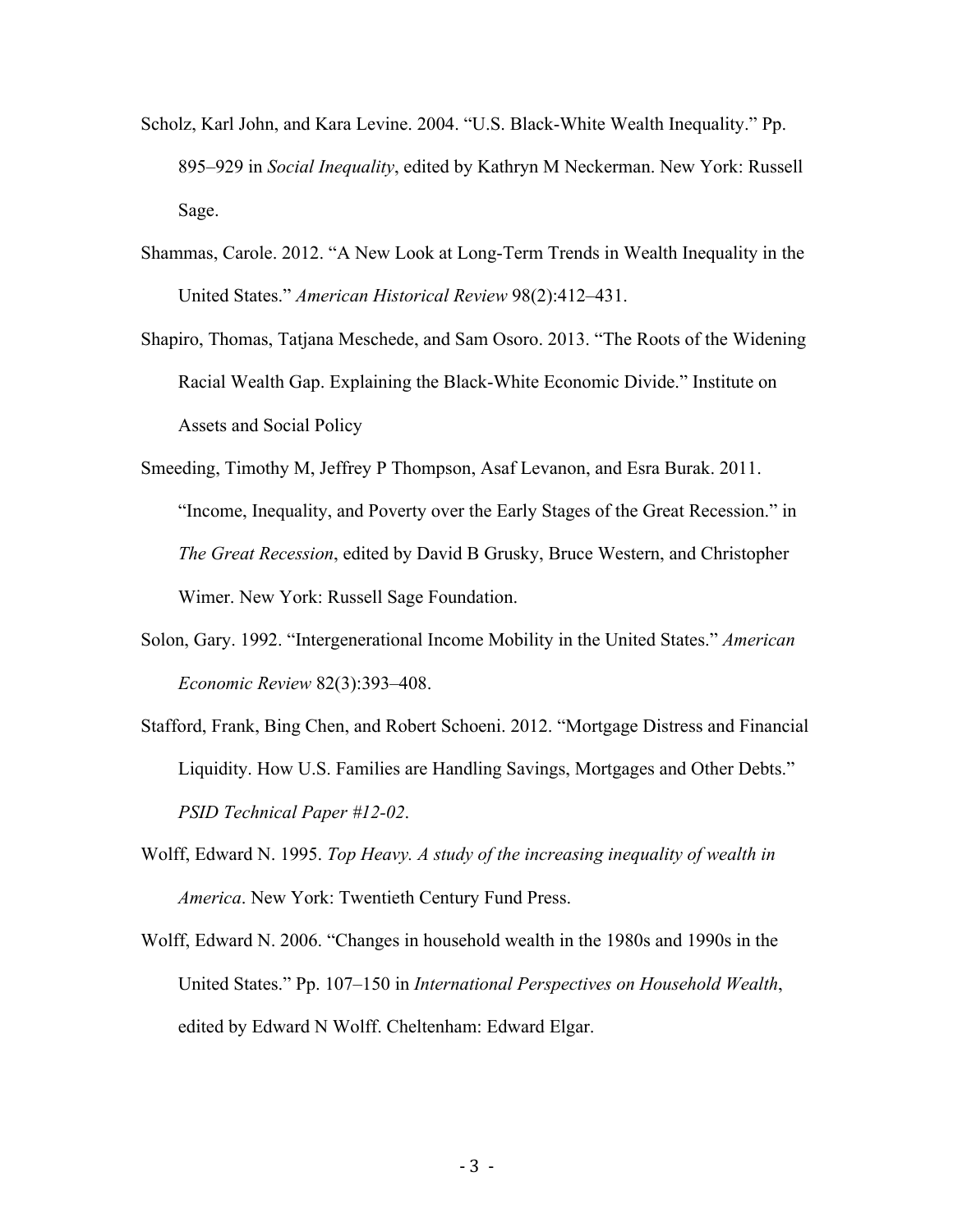- Wolff, Edward N. 2010. "Recent Trends in Household Wealth in the United States: Rising Debt and the Middle-Class Squeeze. An Update to 2007." *Levy Economics Institute Working Paper* (589).
- Wolff, Edward N., Lindsay A. Owens, and Esra Burak. 2011. "How Much Wealth Was Destroyed in the Great Recession?" Pp. 127–158 in *The Great Recession*, edited by David B. Grusky, Bruce Western, and Christopher Wimer. New York: Russell Sage Foundation.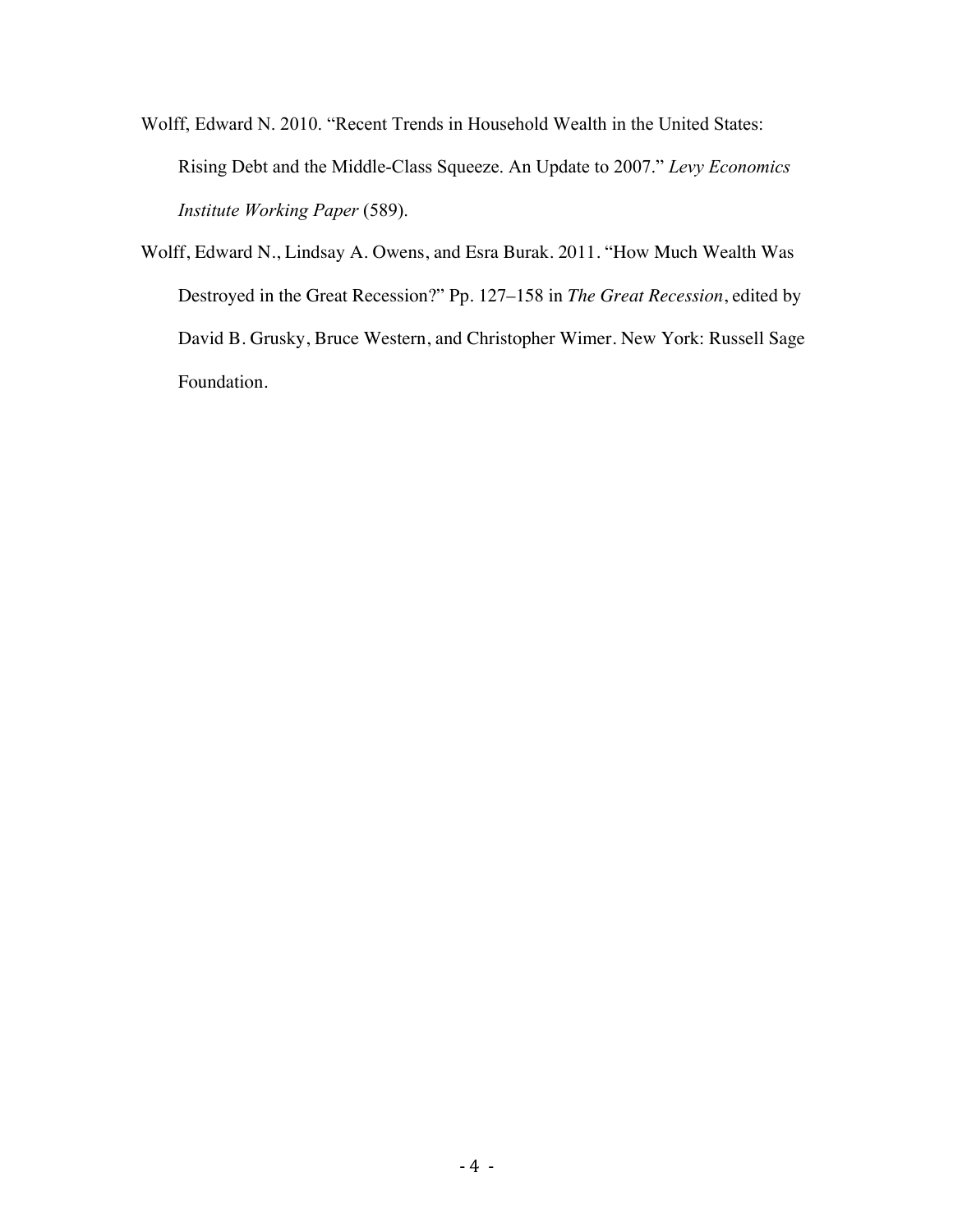# **TABLES**

|                                               |           |           | <b>PSID</b> |           |           |             |                 |            |
|-----------------------------------------------|-----------|-----------|-------------|-----------|-----------|-------------|-----------------|------------|
|                                               |           |           |             |           |           |             | Absolute change |            |
|                                               | 2003      | 2005      | 2007        | 2009      | 2011      | $'03 - '07$ | $'07 - 11$      | $'03 - 11$ |
| Net worth                                     |           |           |             |           |           |             |                 |            |
| Mean                                          | 325,627   | 363,709   | 409,024     | 397,032   | 233,575   | 83,397      | $-175,449$      | $-92,052$  |
| 5th percentile                                | $-9,413$  | $-10,136$ | $-13,019$   | $-26,737$ | $-38,800$ | $-3,606$    | $-25,781$       | $-29,387$  |
| 25 <sub>th</sub>                              | 9,780     | 8,869     | 6,726       | 2,630     | 1,500     | $-3,054$    | $-5,226$        | $-8,280$   |
| 50th                                          | 84,964    | 92,721    | 95,471      | 68,365    | 47,000    | 10,507      | $-48,471$       | $-37,964$  |
| 75th                                          | 291,821   | 339,781   | 355,305     | 292,007   | 244,000   | 63,484      | $-111,305$      | $-47,821$  |
| 95th                                          | 1,151,595 | 1,427,080 | 1,573,105   | 1,371,438 | 1,147,000 | 421,510     | $-426.105$      | $-4,595$   |
| Net worth excluding home equity & real estate |           |           |             |           |           |             |                 |            |
| Mean                                          | 191,429   | 198,904   | 225,896     | 195,091   | 134,297   | 34,467      | $-91,599$       | $-57,132$  |
| 5th percentile                                | $-16,993$ | $-18,429$ | $-21,698$   | $-27,156$ | $-32,400$ | $-4,705$    | $-10,702$       | $-15,407$  |
| 25 <sub>th</sub>                              | 2,262     | 1,728     | 1,085       | 577       | 25        | $-1,177$    | $-1,060$        | $-2,237$   |
| 50th                                          | 24,450    | 23,036    | 22,240      | 18,873    | 14,000    | $-2,210$    | $-8,240$        | $-10,450$  |
| 75th                                          | 122,250   | 126,698   | 134,528     | 115,335   | 95,000    | 12,278      | $-39,528$       | $-27,250$  |
| 95th                                          | 715,163   | 830,448   | 935,604     | 828,315   | 795,500   | 220,441     | $-140, 104$     | 80,338     |
| Observations                                  | 7,822     | 8,002     | 8,289       | 8,690     | 8,187     |             |                 |            |
|                                               |           |           | <b>SCF</b>  |           |           |             |                 |            |
|                                               |           |           |             |           |           |             | Absolute change |            |
|                                               | 2004      |           | 2007        | 2010      |           | $'04 - '07$ | $'07 - 10'$     | $'04-'10$  |
| Net worth                                     |           |           |             |           |           |             |                 |            |
| Mean                                          | 533,133   |           | 594,324     | 509,763   |           | 61,191      | $-84,561$       | $-23,370$  |
| 5th percentile                                | $-3,249$  |           | $-4,922$    | $-15,862$ |           | $-1,673$    | $-10,940$       | $-12,613$  |
| 25 <sub>th</sub>                              | 15,708    |           | 15,087      | 8,570     |           | $-621$      | $-6,517$        | $-7,138$   |
| 50th                                          | 110,671   |           | 128,860     | 79,310    |           | 18,189      | $-49,550$       | $-31,361$  |
| 75th                                          | 328,830   |           | 398,361     | 309,309   |           | 69,531      | $-89,052$       | $-19,521$  |
| 95th                                          | 1,701,105 |           | 2,022,300   | 1,919,714 |           | 321,195     | $-102,586$      | 218,609    |
| Observations                                  | 4,519     |           | 4,418       |           | 6,482     |             |                 |            |

# **Table 1. Net worth distribution, 2003-2011**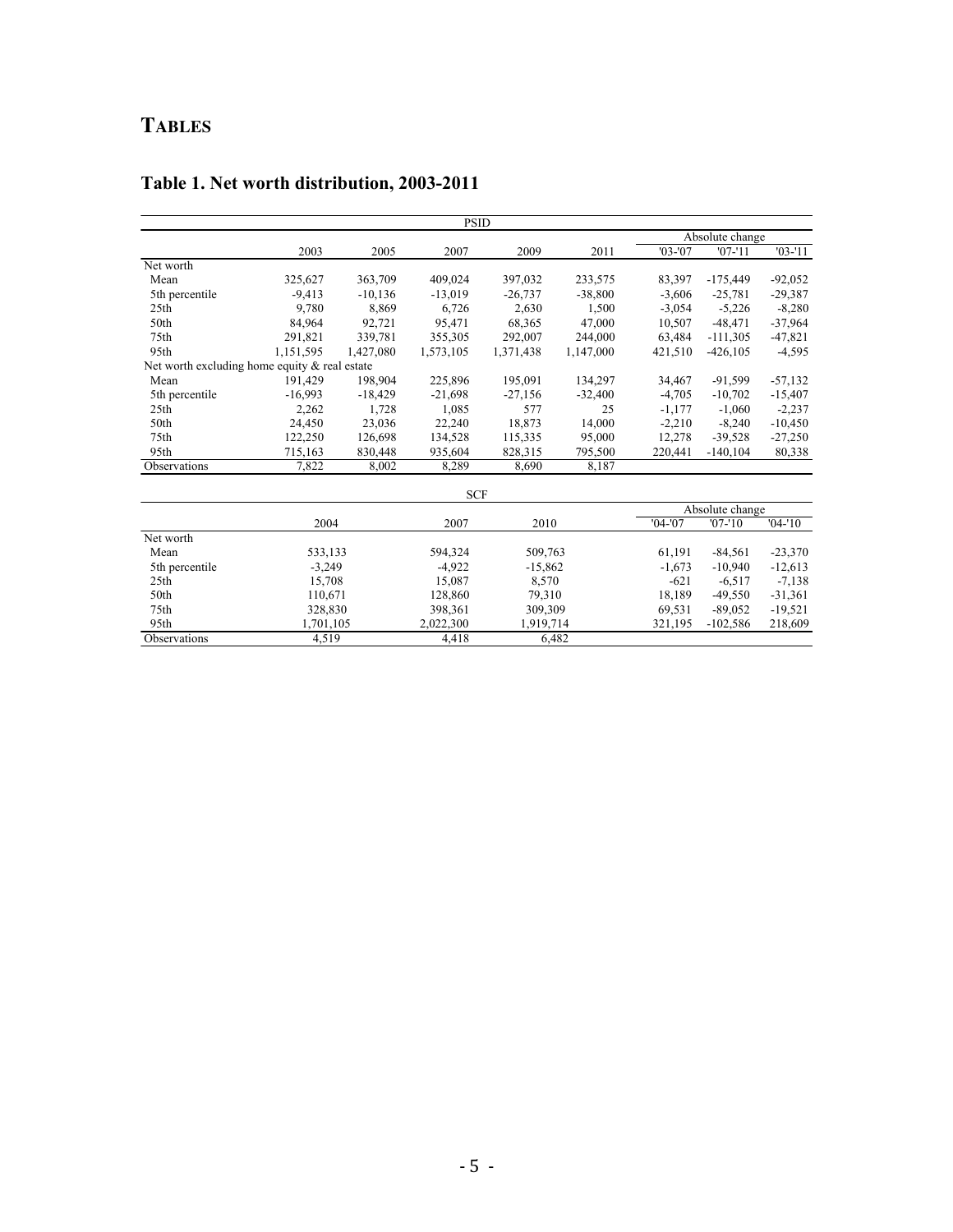|                         |       |       |       |       |       | <b>PSID</b> |       |       |       |       |           |
|-------------------------|-------|-------|-------|-------|-------|-------------|-------|-------|-------|-------|-----------|
| Indicator of inequality | 1984  | 1989  | 1994  | 1999  | 2001  | 2003        | 2005  | 2007  | 2009  | 2011  | 2011/1984 |
| Gini coefficient        | 0.807 | 0.798 | 0.796 | 0.818 | 0.813 | 0.814       | 0.815 | 0.832 | 0.890 | 0.879 | 1.1       |
| Percentile ratios       |       |       |       |       |       |             |       |       |       |       |           |
| 50/25                   | 7.1   | 7.6   | 8.3   | 8.4   | 9.4   | 8.7         | 10.5  | 14.2  | 26.0  | 31.3  | 4.4       |
| 75/25                   | 20.5  | 25.0  | 25.9  | 27.9  | 32.5  | 29.8        | 38.3  | 52.8  | 111.0 | 162.7 | 7.9       |
| 90/25                   | 45.6  | 56.9  | 60.3  | 67.9  | 76.1  | 72.8        | 94.4  | 134.1 | 301.0 | 481.3 | 10.6      |
| 95/25                   | 73.6  | 91.0  | 100.3 | 113.9 | 132.1 | 117.8       | 160.9 | 233.9 | 521.5 | 764.7 | 10.4      |
| 75/50                   | 2.9   | 3.3   | 3.1   | 3.3   | 3.4   | 3.4         | 3.7   | 3.7   | 4.3   | 5.2   | 1.8       |
| 90/50                   | 6.4   | 7.5   | 7.2   | 8.1   | 8.1   | 8.4         | 9.0   | 9.4   | 11.6  | 15.4  | 2.4       |
| 95/50                   | 10.3  | 12.0  | 12.0  | 13.6  | 14.0  | 13.6        | 15.4  | 16.5  | 20.1  | 24.4  | 2.4       |
| 90/75                   | 2.2   | 2.3   | 2.3   | 2.4   | 2.3   | 2.4         | 2.5   | 2.5   | 2.7   | 3.0   | 1.3       |
| 95/75                   | 3.6   | 3.6   | 3.9   | 4.1   | 4.1   | 3.9         | 4.2   | 4.4   | 4.7   | 4.7   | 1.3       |
| 95/90                   | 1.6   | 1.6   | 1.7   | 1.7   | 1.7   | 1.6         | 1.7   | 1.7   | 1.7   | 1.6   | 1.0       |

**Table 2. Indicators of inequality in net worth, 2003-2011**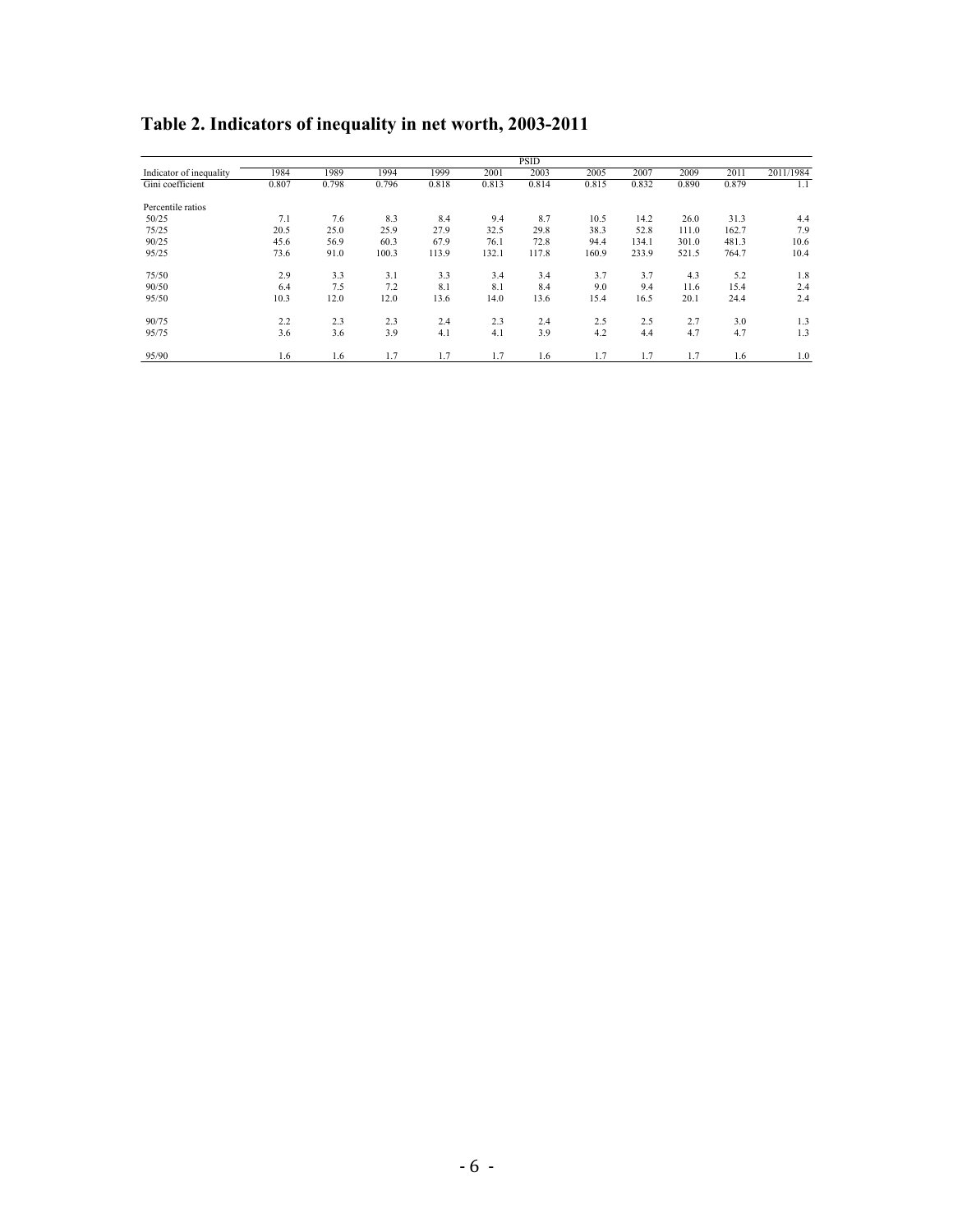|                                                                                                                                                                                         | Median in | Change in median |             |            |      | Relative to median in 2003 |      |      |  |
|-----------------------------------------------------------------------------------------------------------------------------------------------------------------------------------------|-----------|------------------|-------------|------------|------|----------------------------|------|------|--|
|                                                                                                                                                                                         | 2003      | $'03 - '07$      | $'07 - '11$ | $'03 - 11$ | 2005 | 2007                       | 2009 | 2011 |  |
| Household income quintile                                                                                                                                                               |           |                  |             |            |      |                            |      |      |  |
| 1st (bottom)                                                                                                                                                                            | 7,824     | $-4,027$         | $-1,797$    | $-5,824$   | 0.59 | 0.49                       | 0.27 | 0.26 |  |
| 2nd                                                                                                                                                                                     | 35,942    | $-7,734$         | $-15,707$   | $-23,442$  | 0.95 | 0.78                       | 0.60 | 0.35 |  |
| 3rd                                                                                                                                                                                     | 70,295    | 11.073           | $-34,368$   | $-23,295$  | 1.16 | 1.16                       | 0.82 | 0.67 |  |
| 4th                                                                                                                                                                                     | 122,250   | 25,296           | $-63,846$   | $-38,550$  | 1.14 | 1.21                       | 0.84 | 0.68 |  |
| 5th                                                                                                                                                                                     | 354,647   | 147,661          | $-215,109$  | $-67,447$  | 1.19 | 1.42                       | 0.98 | 0.81 |  |
| Education                                                                                                                                                                               |           |                  |             |            |      |                            |      |      |  |
| <high school<="" td=""><td>22,127</td><td><math>-6,179</math></td><td><math>-11,748</math></td><td><math>-17,927</math></td><td>0.86</td><td>0.72</td><td>0.57</td><td>0.19</td></high> | 22,127    | $-6,179$         | $-11,748$   | $-17,927$  | 0.86 | 0.72                       | 0.57 | 0.19 |  |
| High school                                                                                                                                                                             | 70,905    | $-2,014$         | $-41,891$   | $-43,905$  | 0.96 | 0.97                       | 0.70 | 0.38 |  |
| Some college                                                                                                                                                                            | 71,150    | 15,643           | $-55,192$   | $-39,550$  | 1.15 | 1.22                       | 0.60 | 0.44 |  |
| <b>BA</b>                                                                                                                                                                               | 174,818   | 24,804           | $-77,122$   | $-52,318$  | 1.17 | 1.14                       | 0.86 | 0.70 |  |
| >BA                                                                                                                                                                                     | 360,638   | 106,412          | $-221,549$  | $-115,138$ | 1.23 | 1.30                       | 0.81 | 0.68 |  |
| Race                                                                                                                                                                                    |           |                  |             |            |      |                            |      |      |  |
| Nonwhite                                                                                                                                                                                | 18,338    | $-979$           | $-12,358$   | $-13,338$  | 1.17 | 0.95                       | 0.51 | 0.27 |  |
| White and Asian                                                                                                                                                                         | 120,594   | 13,392           | $-50,385$   | $-36,994$  | 1.10 | 1.11                       | 0.88 | 0.69 |  |
| Age                                                                                                                                                                                     |           |                  |             |            |      |                            |      |      |  |
| <35                                                                                                                                                                                     | 10,391    | $-2,797$         | $-2,094$    | $-4,891$   | 0.78 | 0.73                       | 0.50 | 0.53 |  |
| 35-54                                                                                                                                                                                   | 83,375    | 16,220           | $-60,295$   | $-44,075$  | 1.13 | 1.19                       | 0.69 | 0.47 |  |
| 55-64                                                                                                                                                                                   | 205,991   | 10,989           | $-72,380$   | $-61,391$  | 1.12 | 1.05                       | 0.81 | 0.70 |  |
| $>= 65$                                                                                                                                                                                 | 221,028   | 36,093           | $-64,121$   | $-28,028$  | 1.03 | 1.16                       | 1.09 | 0.87 |  |
| Marital status                                                                                                                                                                          |           |                  |             |            |      |                            |      |      |  |
| Married                                                                                                                                                                                 | 166,505   | 48,306           | $-78,810$   | $-30,505$  | 1.18 | 1.29                       | 0.98 | 0.82 |  |
| Single male                                                                                                                                                                             | 26,284    | $-5,996$         | $-9.988$    | $-15,984$  | 0.84 | 0.77                       | 0.48 | 0.39 |  |
| Single female                                                                                                                                                                           | 32,519    | $-5,396$         | $-16,023$   | $-21,419$  | 0.90 | 0.83                       | 0.61 | 0.34 |  |
| Have children in household                                                                                                                                                              |           |                  |             |            |      |                            |      |      |  |
| No                                                                                                                                                                                      | 103,301   | 849              | $-45,150$   | $-44,301$  | 1.07 | 1.01                       | 0.80 | 0.57 |  |
| Yes                                                                                                                                                                                     | 56,846    | 20,432           | $-48,279$   | $-27,846$  | 1.25 | 1.36                       | 0.74 | 0.51 |  |

**Table 3. Absolute and relative changes in net worth by socio-economic status, PSID**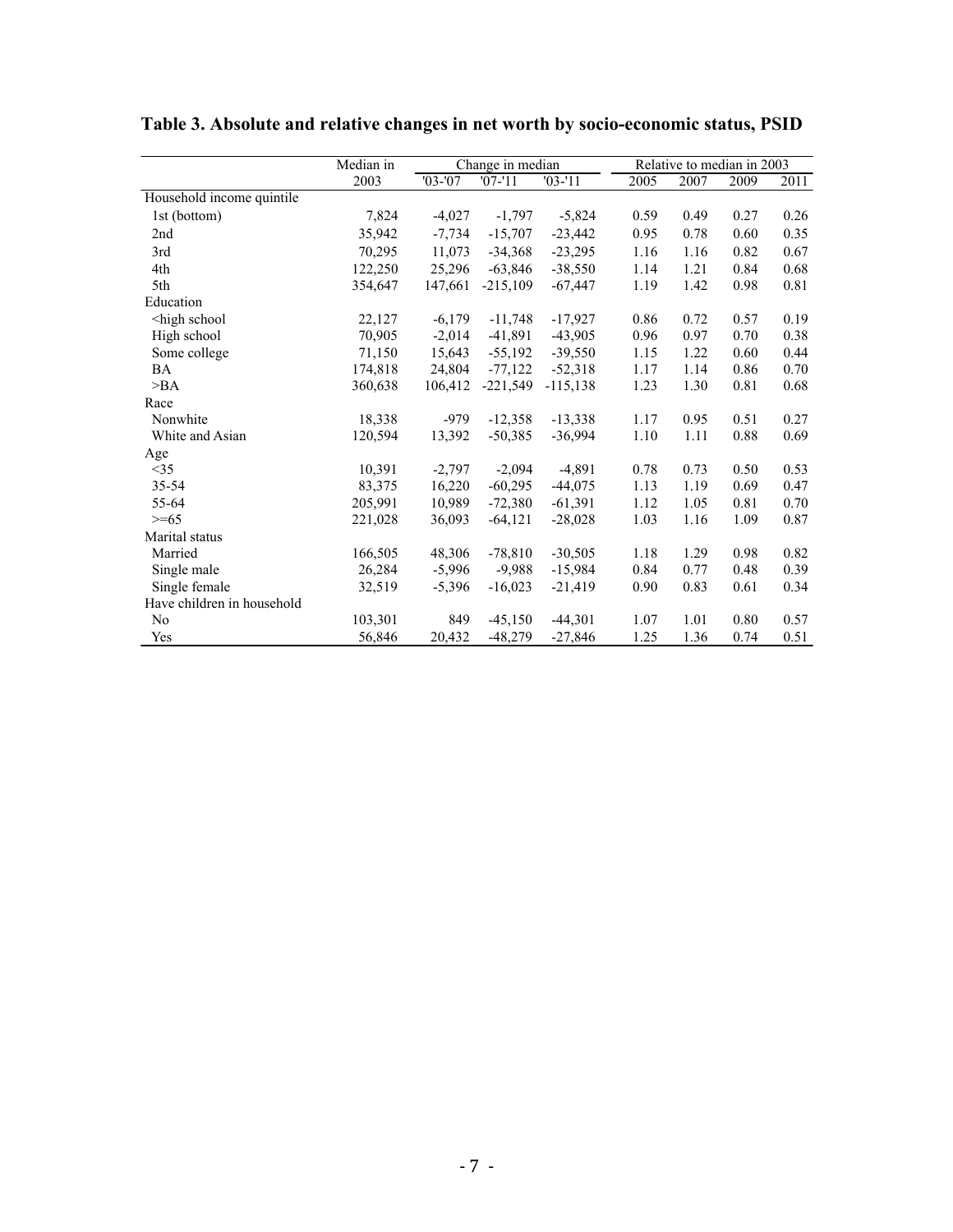|                        | Net Worth 2009/2011 |      |      |      |      |       |  |  |  |
|------------------------|---------------------|------|------|------|------|-------|--|--|--|
| Net Worth 2005/2007    | l st                | 2nd  | 3rd  | 4th  | 5th  | Total |  |  |  |
| 1st (lowest) quintile  | 66.2                | 28.3 | 4.0  |      | 0.3  | 100   |  |  |  |
| 2nd                    | 22.7                | 49.0 | 24.0 | 3.8  | 0.6  | 100   |  |  |  |
| 3rd                    | 10.8                | 17.2 | 51.0 | 18.9 | 2.2  | 100   |  |  |  |
| 4th                    | 4.0                 | 5.3  | 18.8 | 54.8 | 17.2 | 100   |  |  |  |
| 5th (highest) quintile |                     |      | 2.7  | 174  | 76.6 | 100   |  |  |  |

## **Table 4a. Quintile-to-quintile wealth mobility during the Great Recession, PSID**

*Note: Based on balanced panel 2005-2011 for households headed by the same household head in 2005, 2007, and 2009*

## **Table 4b. Quintile-to-quintile wealth mobility before the Great Recession, PSID**

|                        | Net Worth 2005/2007 |      |      |      |      |       |  |  |  |
|------------------------|---------------------|------|------|------|------|-------|--|--|--|
| Net Worth 2001/2003    | l st                | 2nd  | 3rd  | 4th  | 5th  | Total |  |  |  |
| 1st (lowest) quintile  | 71.7                | 20.8 | 6.3  | 0.8  | 0.3  | 100   |  |  |  |
| 2nd                    | 22.8                | 50.3 | 21.3 | 4.1  | L.5  | 100   |  |  |  |
| 3rd                    | 5.1                 | 26.1 | 46.4 | 20.0 | 2.4  | 100   |  |  |  |
| 4th                    |                     | 4.7  | 21.4 | 55.0 | 17.9 | 100   |  |  |  |
| 5th (highest) quintile |                     |      | 2.8  | 17 Q | 77.0 | 100   |  |  |  |

*Note: Based on balanced panel 2001-2007 for households headed by the same household head in all years*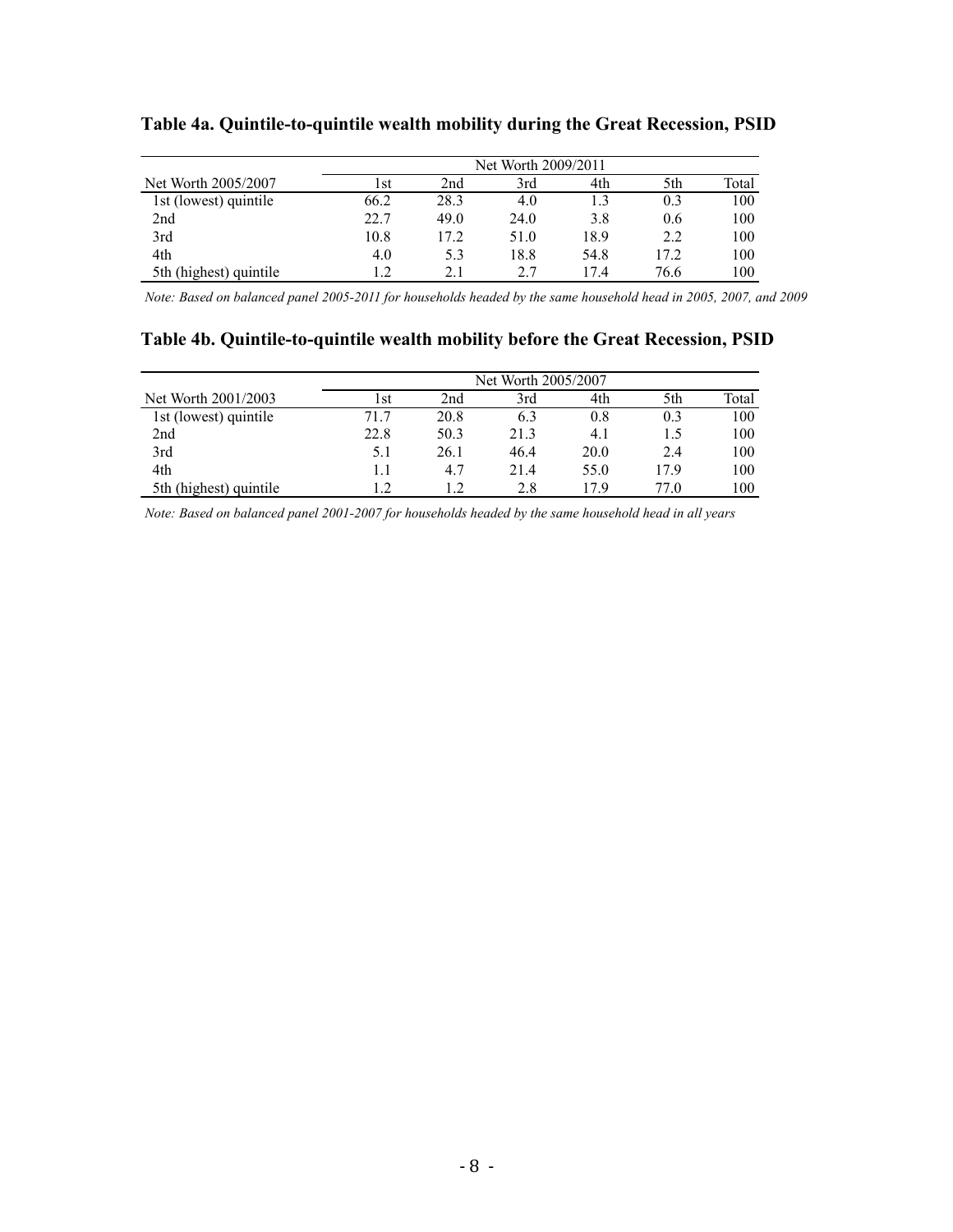| Absolute change $(N=5,839)$                | $\frac{0}{0}$ | Cumulative %  |
|--------------------------------------------|---------------|---------------|
| $Loss \geq $250k$                          |               | 12.2<br>12.2  |
| Lost \$50k-\$250k                          | 21.2          | 33.3          |
| Lost \$10k-\$50k                           |               | 14.0<br>47.3  |
| Lost less than \$10k                       |               | 10.8<br>58.1  |
| No change                                  |               | 1.8<br>59.8   |
| Gained $\leq$ 10k                          |               | 10.1<br>70.0  |
| Gained \$10k-\$50k                         |               | 13.1<br>83.1  |
| Gained \$50k-\$250k                        |               | 11.6<br>94.7  |
| Gained $>=$ \$250 $k$                      |               | 100.0<br>5.3  |
|                                            |               |               |
| Fell into debt $(N=5,839)$                 | $\frac{0}{0}$ | Cumulative %  |
| No                                         | 90.9          | 90.9          |
| Yes                                        |               | 100.0<br>9.1  |
|                                            |               |               |
| Percentage change $(N=4,676)$ <sup>*</sup> | $\frac{0}{0}$ | Cumulative %  |
| Lost 75-100%                               | 25.1          | 25.1          |
| Lost 50-74%                                |               | 11.2<br>36.3  |
| Lost 25-49%                                |               | 15.1<br>51.4  |
| Lost $\leq$ 25%                            |               | 13.0<br>64.4  |
| Gained $\leq$ 25%                          |               | 9.2<br>73.6   |
| Gained 25-99%                              |               | 11.7<br>85.3  |
| Gained $>=100%$                            |               | 100.0<br>14.7 |
|                                            |               |               |
| Median loss                                |               |               |
| Among all with net worth in 2007           |               | \$16,367      |
| Among those having lost net worth          |               | \$70,348      |

**Table 5. Distribution of change in net worth 2007 to 2011, PSID**

*\* Note: Among those holding positive net worth in 2007.*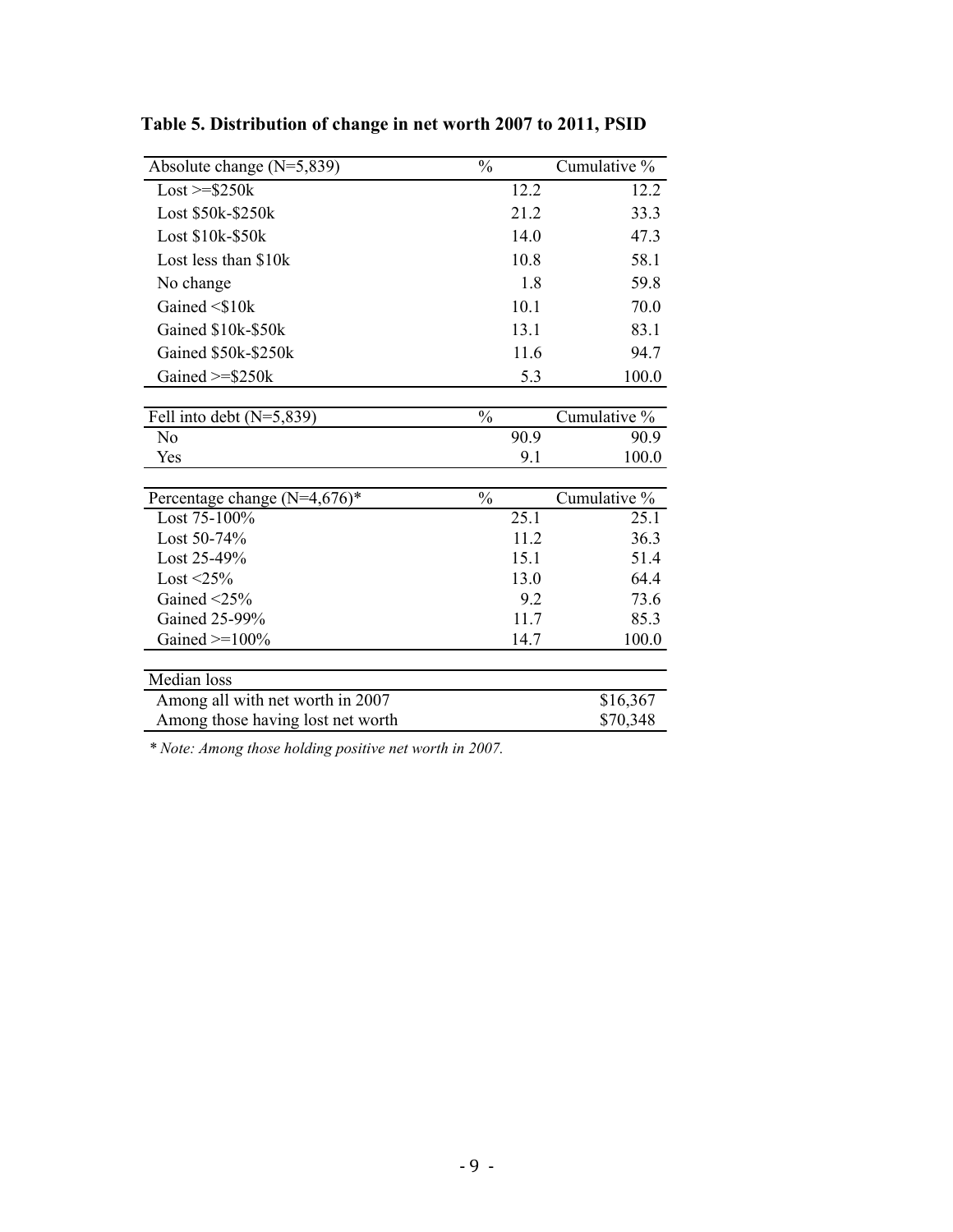|                                                                                                      | Any Loss            | Loss of $\geq 10k$ | Loss of $\geq 50k$ | Loss of $\geq$ 250k | Fell in debt     |
|------------------------------------------------------------------------------------------------------|---------------------|--------------------|--------------------|---------------------|------------------|
| Net worth $03-07$ , $Q1$                                                                             | ref.                | ref.               | ref.               |                     | ref.             |
| Net worth $03-07$ , $Q2$                                                                             | 1.878***            | $3.434***$         | 3.576***           |                     | $1.362+$         |
|                                                                                                      | (0.213)             | (0.451)            | (0.761)            |                     | (0.218)          |
| Net worth $03-07$ , $Q3$                                                                             | 2.981***            | $7.141***$         | 13.357***          | 58.253***           | 1.160            |
|                                                                                                      | (0.362)             | (0.979)            | (2.779)            | (60.026)            | (0.207)          |
| Net worth $03-07$ , $Q4$                                                                             | $3.900***$          | 11.242***          | 29.919***          | 395.032***          | $0.661+$         |
|                                                                                                      | (0.525)             | (1.670)            | (6.454)            | (406.133)           | (0.158)          |
| Net worth $03-07$ , $Q5$                                                                             | $6.392***$          | $18.250***$        | 58.569***          | 2004.070***         | $0.313***$       |
|                                                                                                      | (0.976)             | (3.065)            | (13.589)           | (2067.020)          | (0.107)          |
| $HH$ income 03-07, $Q1$                                                                              | ref.                | ref.               | ref.               | ref.                | ref.             |
| $HH$ income 03-07, $Q2$                                                                              | 1.165               | 1.050              | 1.129              | 0.674               | 1.061            |
|                                                                                                      | (0.145)             | (0.141)            | (0.190)            | (0.230)             | (0.196)          |
| HH income $03-07$ , $Q3$                                                                             | 1.039               | 1.231              | 1.268              | 0.804               | 1.173            |
|                                                                                                      | (0.136)             | (0.176)            | (0.223)            | (0.255)             | (0.240)          |
| HH income $03-07$ , $Q4$                                                                             | $\,0.952\,$         | 1.106              | 1.259              | 0.967               | 1.124            |
|                                                                                                      | (0.140)             | (0.172)            | (0.237)            | (0.307)             | (0.252)          |
| $HH$ income 03-07, $Q5$                                                                              | $0.610**$           | $0.693*$           | 0.905              | 0.947               | 0.967            |
|                                                                                                      | (0.100)             | (0.119)            | (0.180)            | (0.316)             | (0.267)          |
| Head's education: <hs< td=""><td>ref.</td><td>ref.</td><td>ref.</td><td>ref.</td><td>ref.</td></hs<> | ref.                | ref.               | ref.               | ref.                | ref.             |
| Head's education: HS                                                                                 | 0.888               | 1.092              | 0.980              | 0.967               | 1.003            |
|                                                                                                      | (0.115)             | (0.144)            | (0.149)            | (0.301)             | (0.198)          |
| Head's education: Some college                                                                       | 0.935               | $1.247+$           | 1.157              | 1.066               | 1.101            |
|                                                                                                      | (0.122)             | (0.167)            | (0.179)            | (0.335)             | (0.218)          |
| Head's education: BA                                                                                 | $0.638**$           | 0.812              | 0.758              | 0.786               | 0.910            |
|                                                                                                      | (0.094)             | (0.125)            | (0.134)            | (0.258)             | (0.215)          |
| Head's education: $>BA$                                                                              | $0.716+$            | 0.990              | 0.840              | 0.803               | 0.805            |
|                                                                                                      | (0.135)             | (0.194)            | (0.177)            | (0.282)             | (0.286)          |
| Head's race: White/Asian                                                                             | $0.703***$          | $0.699***$         | $0.564***$         | $0.260***$          | $0.625***$       |
|                                                                                                      | (0.061)             | (0.063)            | (0.060)            | (0.050)             | (0.085)          |
| Head's age: $<$ 35                                                                                   | ref.                | ref.               | ref.               | ref.                | ref.             |
| Head's age: $35-54$                                                                                  | $1.286**$           | 1.360***           | $1.684***$         | 1.864**             | $0.745*$         |
|                                                                                                      | (0.110)             | (0.126)            | (0.192)            | (0.426)             | (0.094)          |
| Head's age: 55-64                                                                                    | 1.213               | $1.359*$           | $1.765***$         | $1.598+$            | $0.445***$       |
|                                                                                                      | (0.145)             | (0.167)            | (0.250)            | (0.392)             | (0.093)          |
| Head's age: 65-                                                                                      | $1.458**$           | $1.823***$         | $2.278***$         | $2.111**$           | $0.279***$       |
|                                                                                                      | (0.206)             | (0.266)            | (0.375)            | (0.565)             | (0.097)          |
| Married                                                                                              | ref.                | ref.               | ref.               | ref.                | ref.             |
| Unmarried Male Head                                                                                  | 0.925               | $0.814+$           | 0.896              | 0.788               | $0.675*$         |
|                                                                                                      | (0.094)             | (0.086)            | (0.110)            | (0.159)             | (0.115)          |
| Unmarried Female Head                                                                                | $0.910\,$           | 0.854              | $0.794 +$          | $0.571*$            | $0.904\,$        |
|                                                                                                      | (0.091)             | (0.090)            | (0.096)            | (0.125)             | (0.140)          |
| Children in HH                                                                                       |                     |                    |                    |                     | $1.001\,$        |
|                                                                                                      |                     |                    |                    |                     |                  |
|                                                                                                      | $1.209*$            | $1.414***$         | $1.429***$         | $1.021\,$           |                  |
|                                                                                                      | (0.097)<br>$0.706*$ | (0.120)            | (0.140)            | (0.163)             | (0.124)          |
| Constant                                                                                             |                     | $0.140***$         | $0.031***$         | $0.001***$          | $0.234***$       |
| N                                                                                                    | (0.123)<br>5,839    | (0.027)<br>5,839   | (0.008)<br>5,839   | (0.001)<br>5,839    | (0.063)<br>5,839 |

**Table 6. Logistic regressions predicting absolute losses of net worth 2007-11, PSID** Odds Ratios

 $+$  p<.10, \* p<.05, \*\* p<.01, \*\*\* p<.001; s.e. in parantheses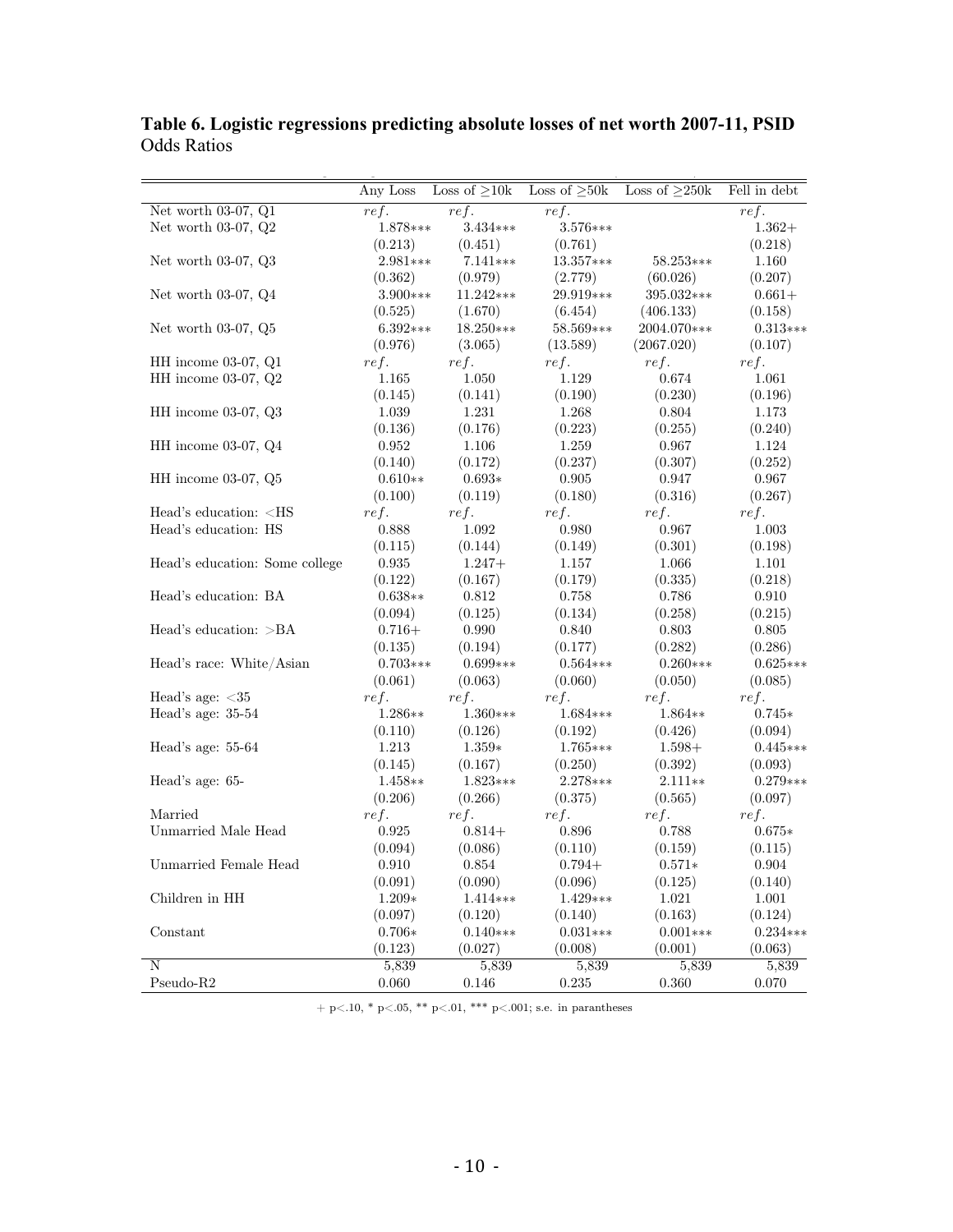|                                                                                                              |                                       | $%$ Lost $%$ Lost                                                                            |
|--------------------------------------------------------------------------------------------------------------|---------------------------------------|----------------------------------------------------------------------------------------------|
| Net worth 03-07, Q1                                                                                          | $ref.$ $ref.$                         |                                                                                              |
| Net worth 03-07, $Q2$                                                                                        |                                       | $-1.121 -1.083$                                                                              |
|                                                                                                              |                                       | $(2.128)$ $(2.124)$                                                                          |
|                                                                                                              |                                       |                                                                                              |
| Net worth 03-07, Q3                                                                                          |                                       | 1.500 1.686                                                                                  |
|                                                                                                              |                                       | $(2.186)$ $(2.182)$                                                                          |
| Net worth $03-07$ , $Q4$                                                                                     |                                       | $-0.530$ $-0.139$<br>$(2.312)$ $(2.310)$<br>$1.894$ $2.120$<br>$(2.547)$ $(2.543)$           |
|                                                                                                              |                                       |                                                                                              |
| Net worth $03-07$ , $Q5$                                                                                     |                                       |                                                                                              |
|                                                                                                              |                                       |                                                                                              |
| $HH$ income 03-07, $Q1$                                                                                      | $ref.$ $ref.$                         |                                                                                              |
| HH income 03-07, Q2                                                                                          |                                       | $-4.258* -4.302*$                                                                            |
|                                                                                                              | $(1.979)$ $(1.975)$                   |                                                                                              |
| HH income 03-07, Q3                                                                                          |                                       | $-3.749+ -3.593+$                                                                            |
|                                                                                                              |                                       |                                                                                              |
| HH income $03-07$ , $Q4$                                                                                     | $(2.112)$ $(2.110)$<br>-3.855+ -3.539 |                                                                                              |
|                                                                                                              |                                       |                                                                                              |
| $HH$ income 03-07, $Q5$                                                                                      |                                       | $\begin{array}{cc} (2.280) & (2.277) \\ -7.797** & -7.219** \end{array}$                     |
|                                                                                                              |                                       |                                                                                              |
| Head's education: <hs< td=""><td></td><td><math>(2.560)</math> <math>(2.559)</math><br/>ref. ref.</td></hs<> |                                       | $(2.560)$ $(2.559)$<br>ref. ref.                                                             |
|                                                                                                              |                                       |                                                                                              |
| Head's education: HS                                                                                         |                                       | $-3.010$ $-3.228$<br>(2.057) (2.053)                                                         |
|                                                                                                              |                                       |                                                                                              |
| Head's education: Some college                                                                               |                                       | $-2.039 -2.284$                                                                              |
|                                                                                                              |                                       | $(2.119)$ $(2.115)$                                                                          |
| Head's education: BA                                                                                         |                                       | $-10.721***10.920***$                                                                        |
|                                                                                                              |                                       | $(2.340)\qquad(2.336)$                                                                       |
| Head's education: $>BA$                                                                                      |                                       | $-9.358** -9.692***$                                                                         |
|                                                                                                              |                                       | $(2.920)$ $(2.917)$                                                                          |
| Head's race: White/Asian                                                                                     |                                       | $-13.751***13.349***$                                                                        |
|                                                                                                              |                                       | $(1.442)$ $(1.442)$                                                                          |
| Head's age: $<$ 35                                                                                           | $ref.$ $ref.$                         |                                                                                              |
| Head's age: 35-54                                                                                            |                                       | $-1.065 -1.177$                                                                              |
|                                                                                                              |                                       | $(1.588)$ $(1.586)$                                                                          |
| Head's age: 55-64                                                                                            |                                       |                                                                                              |
|                                                                                                              |                                       | $-4.015* -3.768+$                                                                            |
| Head's age: 65-                                                                                              |                                       | $\begin{array}{ccc}(2.003)&(2.000)\\-2.414&-1.757\\(2.194)&(2.195)\\ref.&\quad\,\end{array}$ |
|                                                                                                              |                                       |                                                                                              |
|                                                                                                              |                                       |                                                                                              |
| Married                                                                                                      |                                       |                                                                                              |
| Unmarried Male Head                                                                                          |                                       | $3.080 + 3.219 +$                                                                            |
|                                                                                                              | (1.650)                               | (1.647)                                                                                      |
| Unmarried Female Head                                                                                        | $2.589+$                              | $3.062*$                                                                                     |
|                                                                                                              | (1.545)                               | (1.546)                                                                                      |
| Children in HH                                                                                               | $2.922*$                              | 2.968*                                                                                       |
|                                                                                                              | (1.429)                               | (1.427)                                                                                      |
| Unemployment: None                                                                                           |                                       | ref.                                                                                         |
| Unemployment: 1-26 weeks                                                                                     |                                       | 9.421***                                                                                     |
|                                                                                                              |                                       | (2.383)                                                                                      |
| Unemployment: 27 or more weeks                                                                               |                                       | $7.361*$                                                                                     |
|                                                                                                              |                                       | (3.160)                                                                                      |
| Constant                                                                                                     |                                       | 56.805*** 55.202***                                                                          |
|                                                                                                              |                                       |                                                                                              |
|                                                                                                              | (3.098)                               | (3.114)                                                                                      |
| Ν                                                                                                            | 4,676                                 | 4,676                                                                                        |
| R2                                                                                                           | 0.052                                 | 0.056                                                                                        |

Table 7. OLS regression predicting relative losses of net worth 2007-2011, PSID

 $+$  p<.10, \* p<.05, \*\* p<.01, \*\*\* p<.001; s.e. in parantheses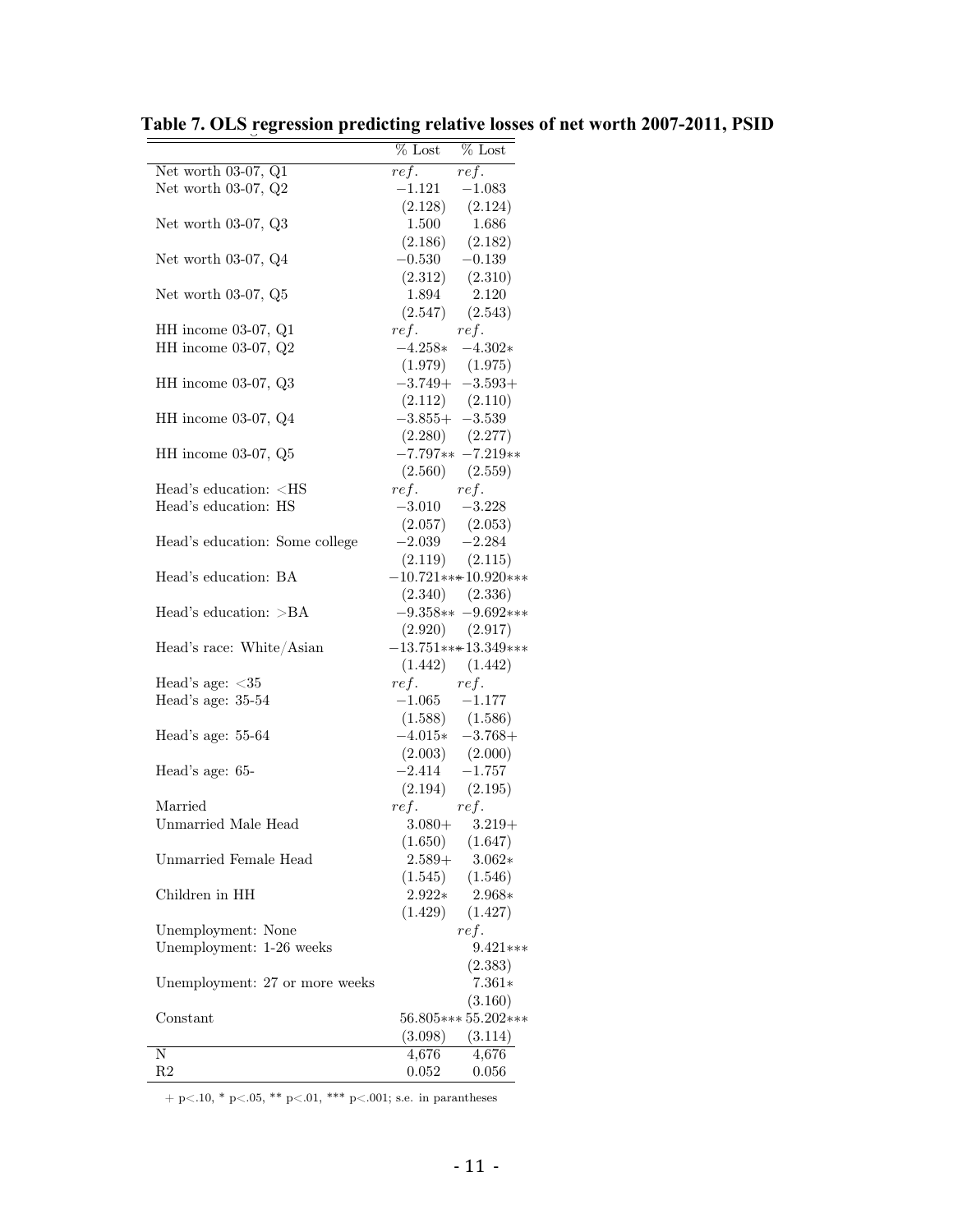# **FIGURES**



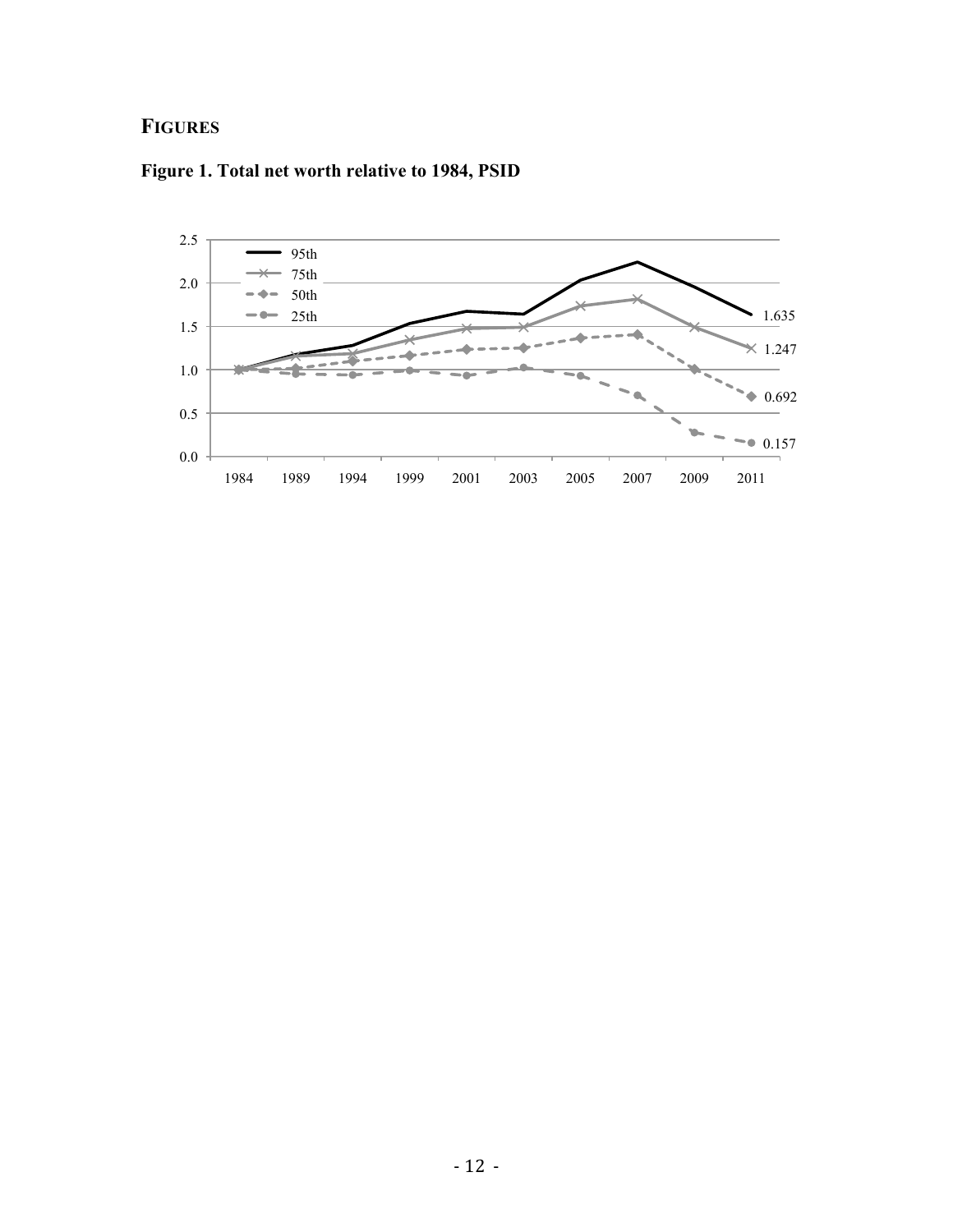**Figure 2a. Total net worth relative to 2003, PSID**



**Figure 2b. Net worth excluding real estate relative to 2003, PSID**

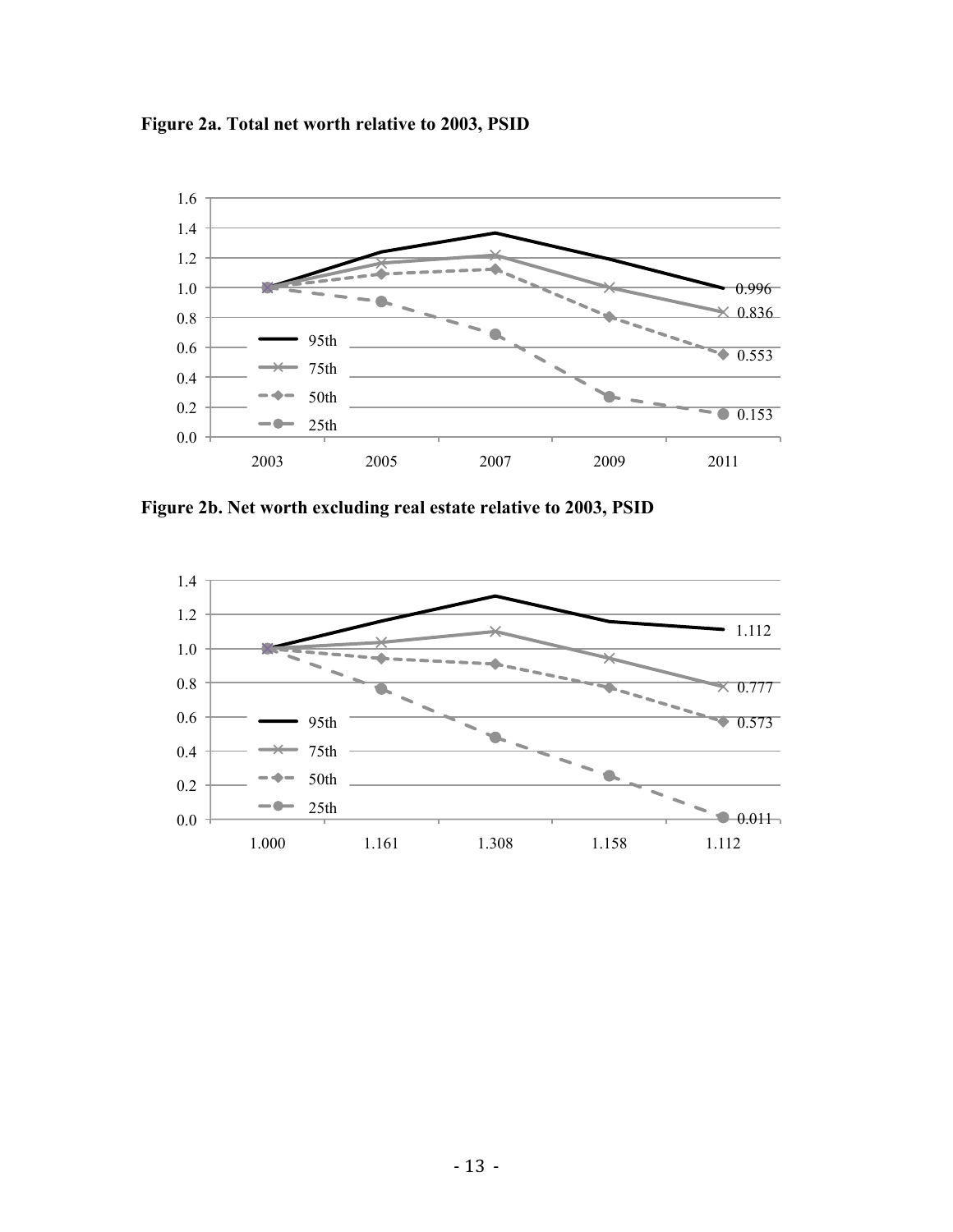## **Figure 3. Predicted probabilities of losing \$10,000 or more in net worth, 2007-11, PSID**



Based on regression model shown in Table 6

Note: Baseline predicted probability is for a household in the third pre-recession permanent income and third pre-recession permanent wealth quintiles, with children, and whose household head is married, white or Asian, has a college degree, and is between the ages of 35 and 54 years old, 95 percent CI shown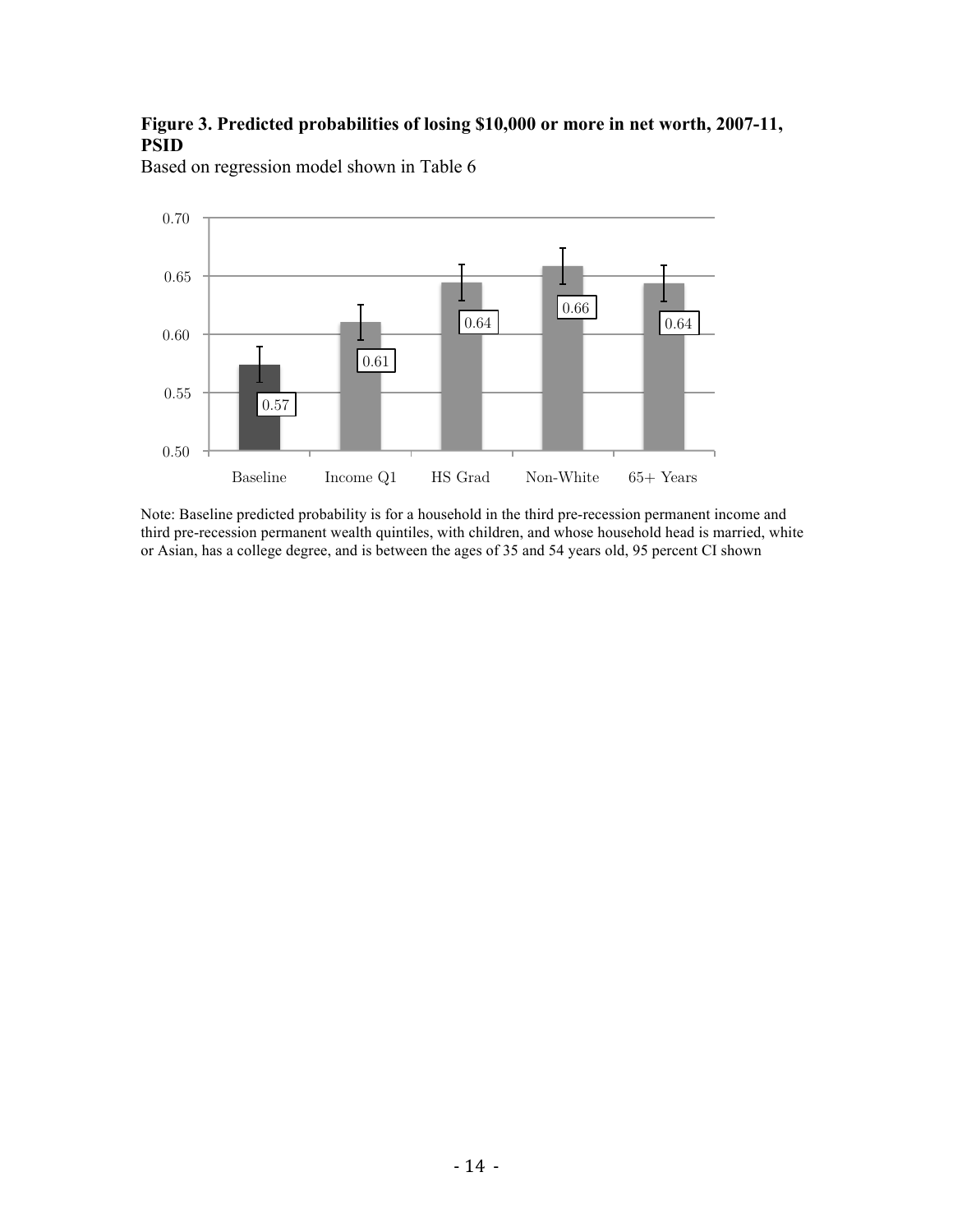



Note: Baseline predicted probability is for a household in the third pre-recession permanent income and third pre-recession permanent wealth quintiles, with children, and whose household head is married, white or Asian, has a college degree, and is between the ages of 35 and 54 years old; 95 percent CI shown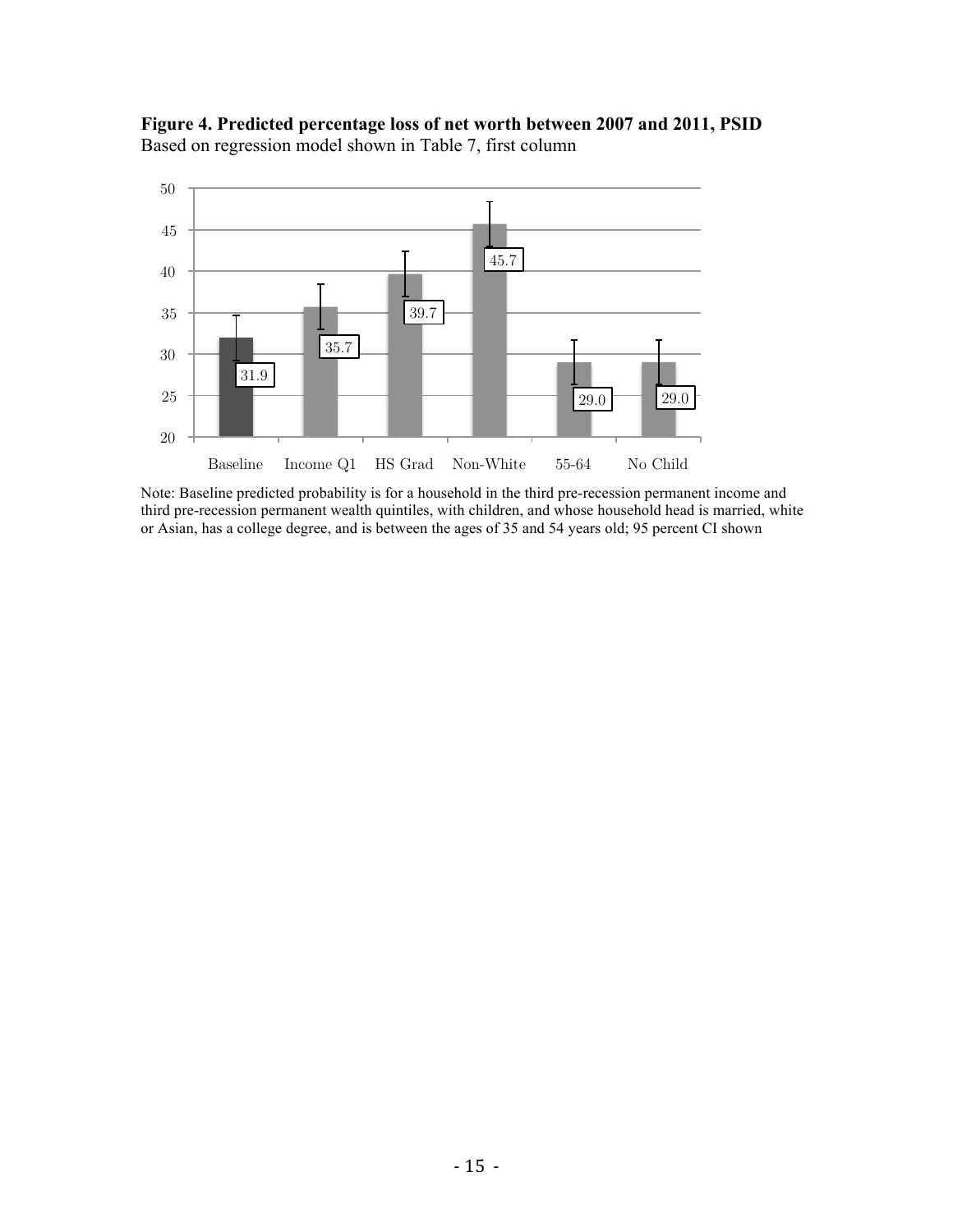### **APPENDIX A: Information on data sources**

Both the Survey of Consumer Finances (SCF) and the Panel Study of Income Dynamics (PSID) collect wealth data through survey questions on the holdings and values of separate asset components. For a description of wealth measurement in the SCF, we refer the reader the Kennickell (2000). For the PSID, Table A.1 documents the survey questions on assets. Figure A.1 shows the PSID field periods (in grey) and their convenient timing compared to the macro-economic shocks of the Great Recession.

| Survey Item                                 | <b>Survey Questions</b>                                                                                                                                                                                                                                                                                                                                                                                                    |
|---------------------------------------------|----------------------------------------------------------------------------------------------------------------------------------------------------------------------------------------------------------------------------------------------------------------------------------------------------------------------------------------------------------------------------------------------------------------------------|
| Home value                                  | Do you (or anyone else in your family living there) own the (home/apartment), pay rent, or<br>what?<br>Could you tell me what the present value of your (house/apartment) is--I mean about how much<br>would it bring if you sold it today?                                                                                                                                                                                |
| Mortgage (since 1994 up to two mortgages)   | Do you have a mortgage or loan on this property?<br>About how much is the remaining principal on this mortgage?                                                                                                                                                                                                                                                                                                            |
| Checking and savings                        | Do you [or anyone in your family living here] have any money in checking or savings<br>accounts, money market funds, certificates of deposit, government savings bonds, or treasury<br>bills, not including assets held in employer-based pensions or IRA's?<br>If you added up all such accounts [ for all of your family living here], about how much would<br>they amount to right now?                                 |
| Stocks, mutual funds, investment trusts     | Do you [or anyone in your family living here] have any shares of stock in publicly held<br>corporations, mutual funds, or investment trusts, not including stocks in employer-based<br>pensions or IRA's?<br>If you sold all that and paid off anything you owed on it, how much would you have?                                                                                                                           |
| Other financial assets                      | Do you [or anyone in your family living here] have any other savings or assets, such as bond<br>funds, cash value in a life insurance policy, a valuable collection for investment purposes, or<br>rights in a trust or estate that you haven't already told us about?<br>If you sold that and paid off any debts on it, how much would you have?                                                                          |
| Farm or business                            | Do you [ or anyone in your family living here] own part or all of a farm or business?<br>If you sold all that and paid off any debts on it, how much would you realize on it?                                                                                                                                                                                                                                              |
| Real estate                                 | Do you (or your family living here) have any real estate other than your main home, such as a<br>second home, land, rental real estate, or money owed to you on a land contract?<br>If you sold all that and paid off any debts on it, how much would you realize on it?                                                                                                                                                   |
| Vehicles                                    | What is the value of what you [or anyone in your family living here] own on wheels?<br>Including personal vehicles you may have already told me about and any cars, trucks, a motor<br>home, a trailer, or a boat -- what are they worth all together, minus anything you still owe on<br>them?                                                                                                                            |
| Annuities, IRAs                             | Do you [or anyone in your family living here] have any money in private annuities or<br>Individual Retirement Accounts (IRAs)?<br>How much would they be worth?                                                                                                                                                                                                                                                            |
| Credit card debt, student loans, other debt | Aside from the debts that we have already talked about, like any mortgage on your main home<br>or vehicle loans -- do you [or anyone in your family living here] currently have any other debts<br>such as credit card charges, student loans, medical or legal bills, or loans from relatives?<br>If you added up all these debts [for all of your family living here], about how much<br>would they amount to right now? |

## **Table A.1: Asset measures in the PSID**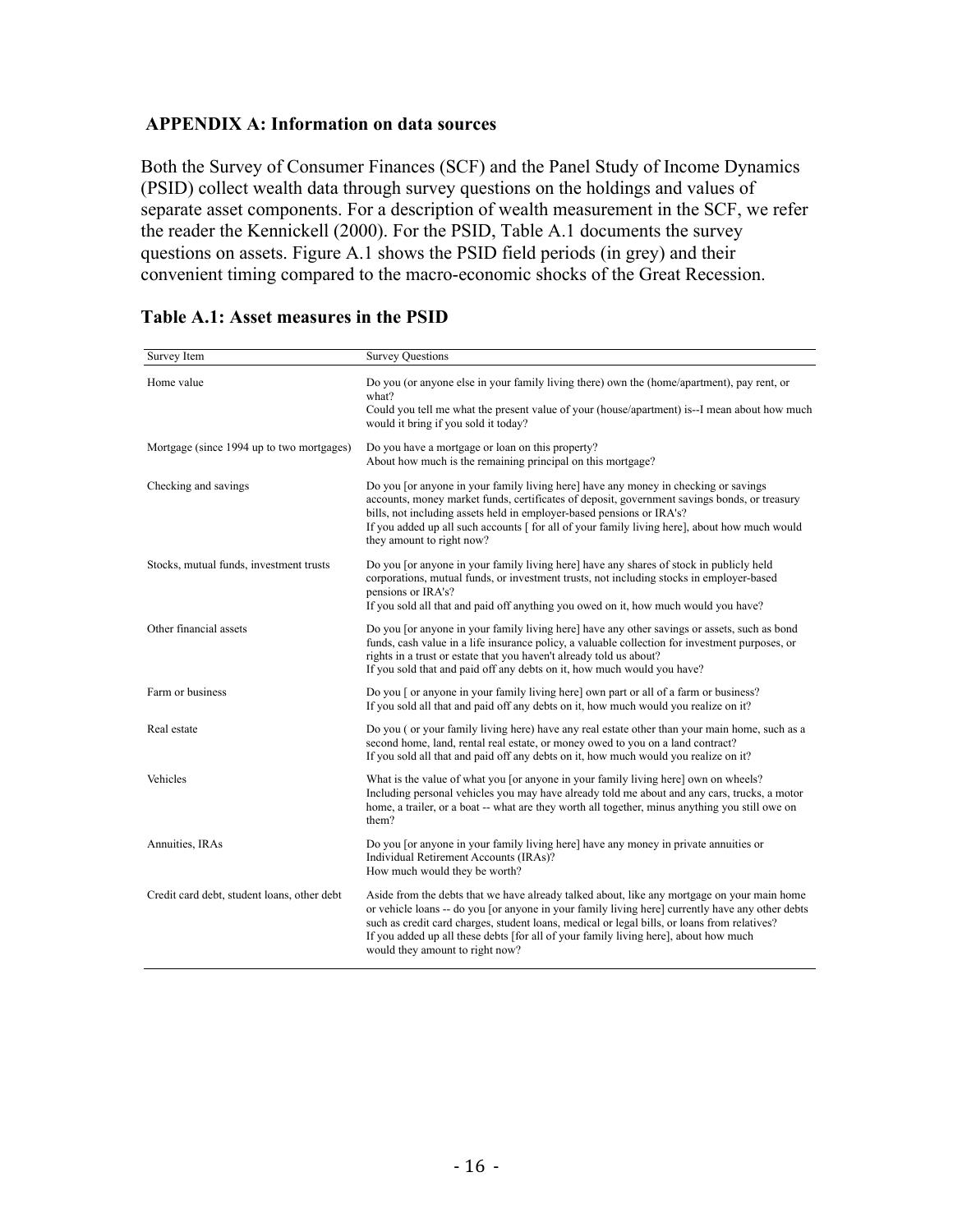

**Figure A.1: Timing of PSID data collection & macro-economic trends**

Case−Shiller Index based on 20 largest metropolitan areas Shaded areas represent PSID field periods